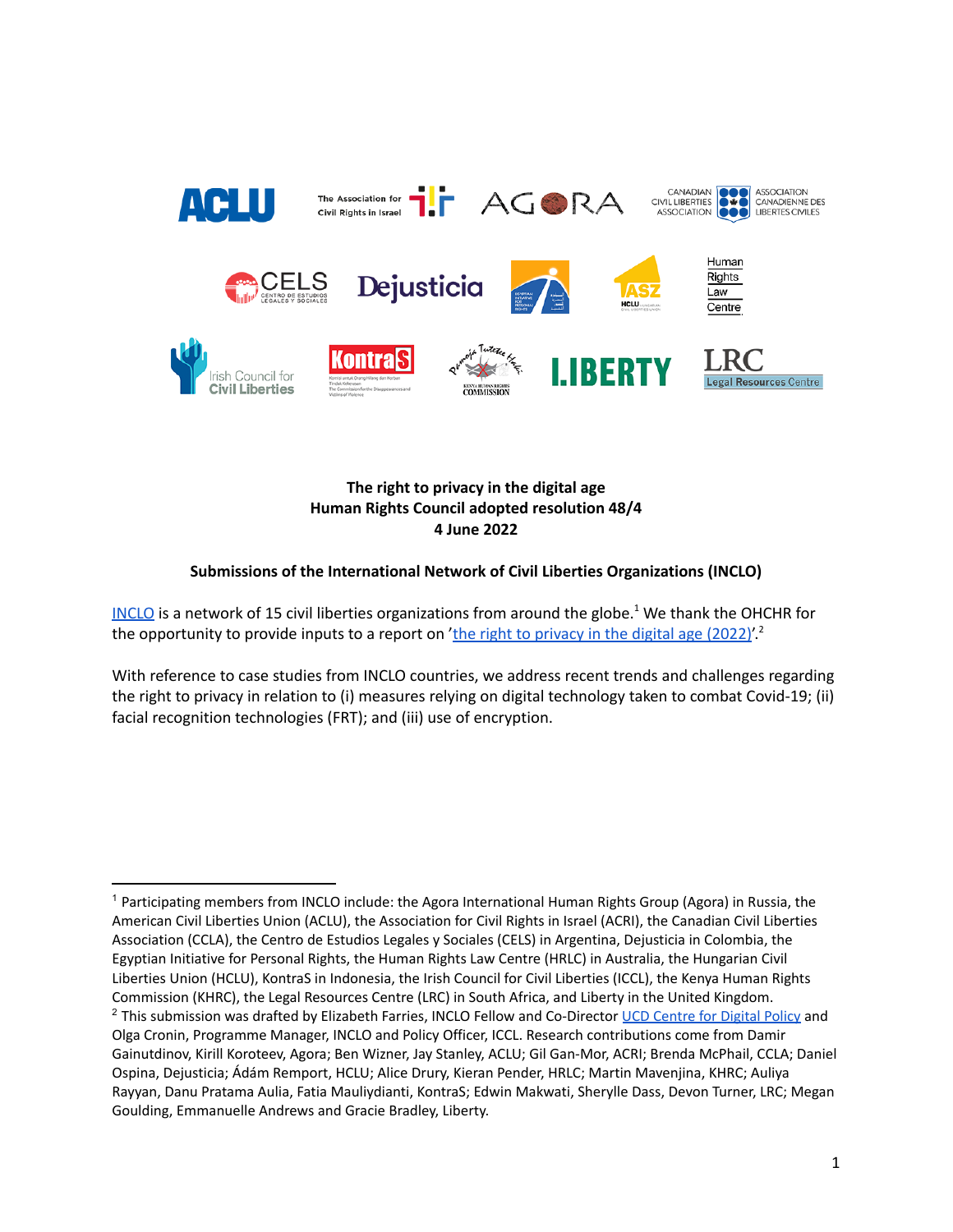We do so with the recognition that international human rights law has provided a 'clear and universal framework for the promotion and protection of the right to privacy'.<sup>3</sup> Privacy is recognised in our digital age as essential for the realization of the right to freedom of expression and to hold opinions without interference, and the right to freedom of peaceful assembly and association. <sup>4</sup> However, despite these protective frameworks, it is increasingly understood that 'privacy is no longer a social norm'.<sup>5</sup> Technological advancements allow processing of large amounts of personal data, often without the subject's awareness or consent.<sup>6</sup> As more data is collected by governments and companies, 'privacy becomes defined less by the secrets that any piece of information reveals and increasingly by the inferences that large amounts of relatively non-sensitive data make possible—and the power that those inferences grant'.<sup>7</sup> Technologies can have an enormous effect on privacy by amplifying the experiences of the non-digital world, while the benefits are unequally available due to structural inequity.<sup>8</sup>

Protective human rights instruments have been slow to catch up on interrelated privacy and data protection matters. For example, the UN Human Rights Committee General Comment No 16<sup>9</sup> ensures that privacy, under Article 17 of the ICCPR, has taken on enormous new significance since the committee published the comment in 1988.<sup>10</sup> INCLO colleagues previously submitted to the OHCHR input on privacy

<sup>3</sup> UN Office of the High Commissioner for Human Rights (OHCHR), International standards,

<sup>4</sup> United Nations General Assembly (2014) The Right to Privacy in the Digital Age, A/RES/68/167 United Nations, Human Rights Council Resolution 28/16 <https://www.ohchr.org/EN/Issues/Privacy/SR/Pages/Internationalstandards.aspx>; Under Article 17 of ICCPR, no one shall be subjected to arbitrary or unlawful interference with their privacy, family, home or correspondence, nor to unlawful attacks on their honour and reputation. International Covenant on Civil and Political Rights (adopted 16 December 1966, entered into force 23 March 1976) 999 UNTS 171 (ICCPR) art 17; Privacy is also protected by international standards including the Universal Declaration of Human Rights (adopted 10 December 1948) UNGA Res 217 A(III) art 12, the European Convention for the Protection of Human Rights and Fundamental Freedoms (adopted 4 November 1950, entered into force 3 September 1953) 213 United Nations Treaty Series 222 (ECHR) art 8, the American Convention on Human Rights (ACHR) (entered into force 18 July 1978) OAS Treaty Series No 36 reprinted in Basic Documents Pertaining to Human Rights in the Inter-American System, OEA/Ser L V/II.82 Doc 6 Rev 1 at 25 (1992) art 11, the Cairo Declaration on Human Rights in Islam (Cairo Declaration) (adopted 5 August 1990, ICFM 1990) Resolution 49/19-P) art 18, Arab Charter on Human Rights (adopted 22 May 2004, entered into force 15 March 2008) reprinted in (2005) 12 International Human Rights Reports 893 arts 16 and 21, the African Commission on Human and People's Rights Declaration of Principles on Freedom of Expression, the Council of Europe Convention for the Protection of Individuals with regard to Automatic Processing of Personal Data, Council of Europe Recommendation No. R(99) 5 for the protection of privacy on the Internet, and the General Data Protection Regulation (EU) 2016/679 of the European Parliament and of the Council [2016] OJ L 119 1 (GDPR)

<sup>5</sup> Bobbie Johnson, 'Privacy no longer a social norm, says Facebook founder' *Guardian* (London, 11 January 2010) <https://www.theguardian.com/technology/2010/jan/11/facebook-privacy> assessed 3 October 2018

<sup>&</sup>lt;sup>6</sup> B. van der Sloot, 'Is the Human Rights Framework Still Fit for the Big Data Era? A Discussion of the ECtHR's Case Law on Privacy Violations Arising from Surveillance Activities' in Serge GutwirthRonald LeenesPaul De Hert (ed), *Data Protection on the Move* (Springer 2016) 411

<sup>7</sup> Ben Green, AFFIDAVIT, *CCLA v Waterfront et al* [2020] Court file no 211/19 (22 May 2019) 11 -12, <https://ccla.org/quayside-project-application-documents/>

<sup>&</sup>lt;sup>8</sup> UNHCR, 'Report of the Special Rapporteur on extreme poverty and human rights' (11 October 2019) UN Doc A/74/48037 par. 58

<sup>&</sup>lt;sup>9</sup> UN Human Rights Committee General Comment No 16, 'Article 17 (Right to Privacy)' (8 April 1988) UN Doc HRI/GEN/1/Rev.9 (Vol. I)

<sup>&</sup>lt;sup>10</sup> Jamil Dakwar, Elizabeth Farries, Brenda McPhail, Tsanga Mkumba, The right to privacy in the digital age, Human Rights Council adopted resolution 34/7, 2018, INCLO,

<https://www.ohchr.org/Documents/Issues/DigitalAge/ReportPrivacyinDigitalAge/INCLO.pdf>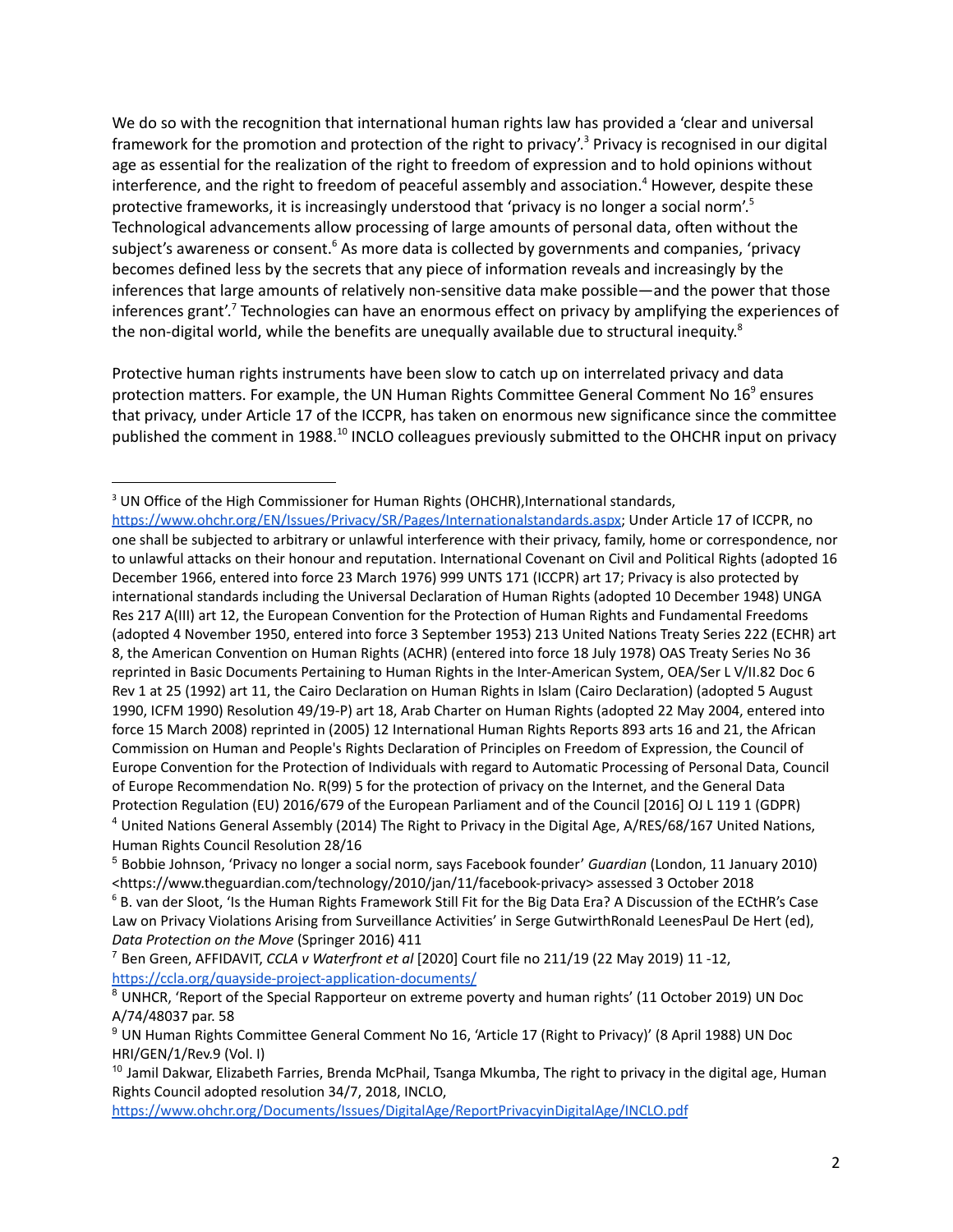challenges in the digital age.<sup>11</sup> Here, we reiterate INCLO members' recommendation that the Human Rights Committee issue a new comment on Article 17 as a revision is urgently needed in our digital age.

## (i) **Measures relying on digital technology taken to combat the Covid-19 pandemic**

We acknowledge the importance of respecting individuals' right to privacy when designing, developing or deploying technology in response to epidemics and pandemics. We observe that governments in INCLO member countries introduced Covid-19 surveillance technologies which went beyond the purpose of controlling the spread of the disease. INCLO members have analyzed these actions in relation to our set of shared Covid-19 [surveillance](https://covid19.inclo.net/inclo-surveillance-tech-and-covid-19-principles/#english) tech principles that INCLO believes must be adhered to, based on the experience of our members.<sup>12</sup> We detail each of our principles here, and highlight measures INCLO member countries have taken relying on digital technology to combat Covid-19.

# **Efficacy**

Evidence must be established to show that pandemic surveillance tech will be effective prior to deployment, and that efficacy must be routinely reviewed. We saw uptakes of technology in INCLO member countries despite a lack of evidence of efficacy. For example, in the United States, the [ACLU](http://www.aclu.org) describes how temperature checking took place in some workplaces, businesses, and other public venues despite serious questions around the accuracy and efficacy of these tools.<sup>13</sup> Similarly, in Ireland, despite [ICCL](https://www.businesspost.ie/news/hse-yet-to-complete-report-on-effectiveness-of-covid-tracker-app/) reaching out multiple times, the government has never offered demonstrable proof for its claim that the Covid Tracker app curbed the transmission of Covid-19.<sup>14</sup>

# **Primary legislation**

Interferences with privacy prompted by Covid-19 surveillance tech by governments should have been backed by primary legislation to allow democratic scrutiny and debate. <sup>15</sup> We have seen an absence of such primary legislation in INCLO member countries. For example, [KHRC](https://www.khrc.or.ke/) explains how Kenya lacks a

 $11$  Ibid

<sup>&</sup>lt;sup>12</sup> Irish Council for Civil Liberties and others. (2020, May 22). Principles for legislators on the implementation of new technologies' Irish Council for Civil Liberties.

<https://covid19.inclo.net/inclo-surveillance-tech-and-covid-19-principles/#english>

<sup>&</sup>lt;sup>13</sup> USA: Temperature screening, pandemic drones and workplace contact-tracing apps » COVID-19 Resources Portal (inclo.net),

<sup>&</sup>lt;sup>14</sup> HSE Covid Tracker App: Pre-Release Report Card, ICCL, 2020, July, <https://covid19.inclo.net/2020/06/24/pic-in-usa-contact-tracing-apps-temperature-screening-immunity-passports/>

<https://www.iccl.ie/wp-content/uploads/2020/07/ICCL-DRI-HSE-App-Pre-Release-Report-Card.pdf>

 $15$  Article 17 ICCPR permits interference with the right to privacy only where it is 'authorized by domestic law that is accessible and precise and that conforms to the requirements of the Covenant, is in pursuit of 'a legitimate aim' and 'meet[s] the tests of necessity and proportionality'. UN General Assembly, 'Promotion and protection of human rights and fundamental freedoms while countering terrorism\*Note by the Secretary-General' (23 September 2014) UN Doc A/69/397 par. 30. According to this established standard, interferences with the right to privacy are only permissible under international human rights law if they are neither arbitrary or unlawful. MAPPING, Draft Legal Instrument on Government-led Surveillance and Privacy Including the Explanatory Memorandum, Ver 7.0 (MAPPING Consultation, Feb 2018) par. 11.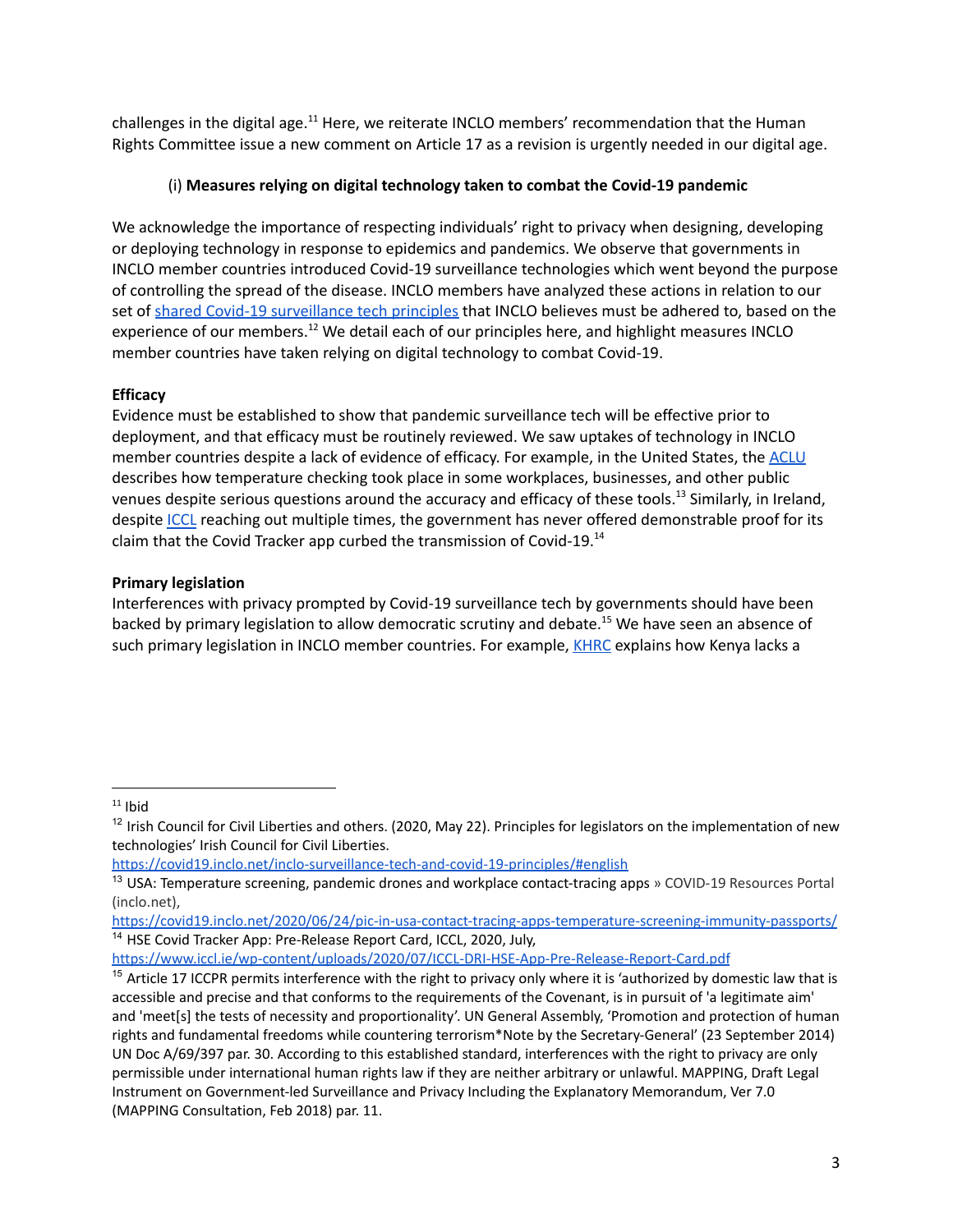comprehensive legislative framework for the use of biometric technologies for surveillance purposes. 16 Similarly, in Russia, [Agora](http://en.agora.legal/) describes how 2020 amendments to federal legislation on natural emergencies entered into force, allowing the regions to impose virtually any restriction on human rights in situations of 'high alert'.<sup>17</sup> In Israel, the internal security service, Shin Bet, used counterterrorism surveillance on Covid-19 patients.<sup>18</sup> [ACRI](http://en.agora.legal/) submitted a petition to the High Court of Justice opposing this and won.<sup>19</sup>

#### **Necessary and proportionate**

Interference with privacy must meet the test of necessity and proportionality.<sup>20</sup> Collecting information, including biometric or health data, must be a necessary and proportionate response.<sup>21</sup> The necessity and proportionality of pandemic surveillance tech is null if the tool's effectiveness cannot be demonstrated and if less intrusive measures would be sufficient to achieve the relevant aim. We have seen unnecessary and disproportionate interferences. For example, in Russia, [Agora](http://en.agora.legal/) notes how police in Moscow began monitoring people in quarantine using facial recognition tech cameras warning that a breach of

[http://publication.pravo.gov.ru/Document/View/0001202004010072.](http://publication.pravo.gov.ru/Document/View/0001202004010072) More than two years into the pandemic in Russia, is still in a 'high alert' stage.

<sup>18</sup> Israel: Security services cannot collect Covid patients' mobile data without law.

[https://covid19.inclo.net/2020/07/08/israel-security-services-cannot-collect-covid-patients-mobile-data-without-la](https://covid19.inclo.net/2020/07/08/israel-security-services-cannot-collect-covid-patients-mobile-data-without-law/) [w/](https://covid19.inclo.net/2020/07/08/israel-security-services-cannot-collect-covid-patients-mobile-data-without-law/)

<sup>19</sup> See We Won: HCJ Sides with ACRI Petition Against Shin Bet Tracking Civilians, ACRI, 26 April 2020,

https://www.english.acri.org.il/post/ 154. The High Court ruled that because this practice was deeply invasive of rights it must be brought under the control of primary legislation. See.

[https://versa.cardozo.yu.edu/opinions/ben-meir-v-prime-minister-0.](https://versa.cardozo.yu.edu/opinions/ben-meir-v-prime-minister-0) Subsequently, the Israeli parliament brought in primary legislation justifying this practice, see Kraft, D., *Israel employs controversial tracking tool to fight surging COVID*, Forward, July 8, 2020,

<sup>20</sup> Ibid footnote 15, Article 17 ICCPR test.

<sup>&</sup>lt;sup>16</sup> The Kenyan government used CCTV surveillance with intrusive facial recognition technologies during the pandemic to monitor public spaces and enforce social distancing requirementsIt relied on the Computer Misuse and Cyber Crimes Act of 2018 to justify this approach. The Kenyan government also failed to pass laws to regulate where mobile operators could share the geo-location data of self-quarantined individuals. See *Unseen Eyes, Unheard Stories Surveillance, data protection, and freedom of expression in Kenya and Uganda during COVID-19*, April 2021, ARTICLE 19 East Africa, Kenya ICT Action Network, Pollicy,

[https://www.article19.org/wp-content/uploads/2021/04/EAF-Surveillance-Report\\_Final-min.pdf;](https://www.article19.org/wp-content/uploads/2021/04/EAF-Surveillance-Report_Final-min.pdf) Monyango, F., *Mask or muzzle: The impact of COVID-19 measures on digital rights in Kenya*, African Internet Rights, <https://africaninternetrights.org/sites/default/files/Francis%20Monyango.pdf>; Maundu C., K*enyan Government's use of surveillance technologies to tackle Covid-19 raises human rights concerns*, 7 October 2021, Global Voices, [https://globalvoices.org/2021/10/07/kenyan-governments-use-of-surveillance-technologies-to-tackle-covid-19-rais](https://globalvoices.org/2021/10/07/kenyan-governments-use-of-surveillance-technologies-to-tackle-covid-19-raises-human-rights-concerns/) [es-human-rights-concerns/](https://globalvoices.org/2021/10/07/kenyan-governments-use-of-surveillance-technologies-to-tackle-covid-19-raises-human-rights-concerns/)

<sup>&</sup>lt;sup>17</sup> Federal Law of 1 April 2020 no. 98-FZ, amending, in particular, the Federal Law of 21 December 1994 no. 68-FZ "On the Protection of Population from Natural and Industrial Emergencies",

<https://forward.com/israel/450366/israel-employs-controversial-tracking-tool-to-fight-surging-covid/>. ACRI has since filed a petition before the High Court against the General Security Services (GSS) maintaining a database based on sweeping and continuous metadata collection of all citizens and residents, which is open to search and analysis by GSS personnel without a court-ordered warrant. See ACRI, *ACRI Petitions to HCJ: General Security Service Tracking Program - Illegal*, June 1, 2022, [https://www.english.acri.org.il/post/\\_\\_399](https://www.english.acri.org.il/post/__399)

 $21$  The European Data Protection Supervisor guidelines for assessing the proportionality of measures that limit fundamental rights to privacy and protection of personal data (2019) EDPS. [https://edps.europa.eu/sites/edp/files/publication/19-02-25\\_proportionality\\_guidelines\\_en.pdf](https://edps.europa.eu/sites/edp/files/publication/19-02-25_proportionality_guidelines_en.pdf)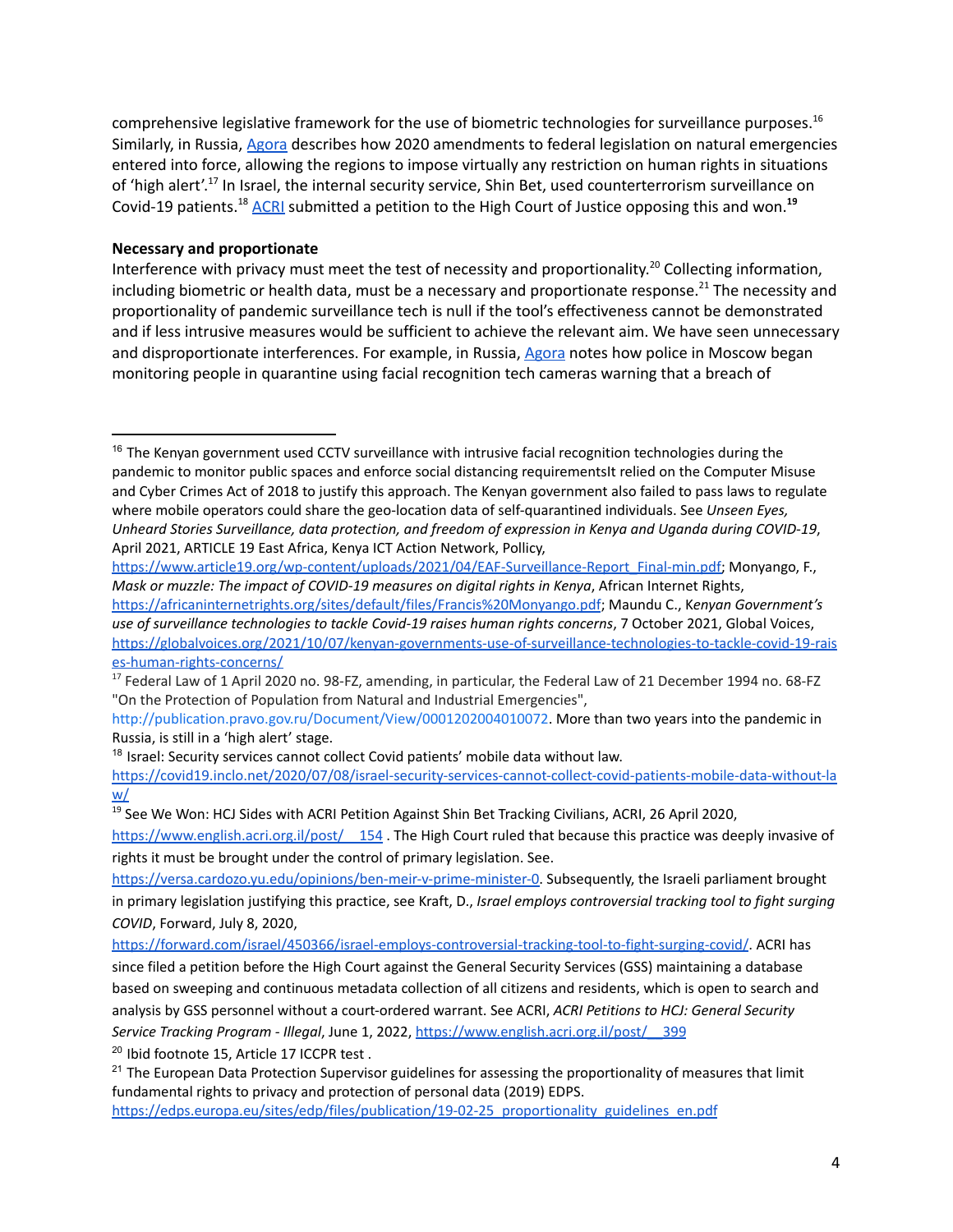quarantine rules could lead to a jail term.<sup>22</sup> The tech is inaccurate leading Agora to question whether deployment can be necessary and proportionate.<sup>23</sup>

## **Independent oversight**

Sufficiently resourced and independent oversight mechanisms with technical expertise were required to ensure Covid-19 surveillance tech did not disproportionately interfere with privacy.<sup>24</sup> INCLO members saw a lack of such oversight. For example, in Ireland, when government launched its Covid-19 contact-tracing and symptom-tracking app<sup>25</sup> [ICCL](https://www.iccl.ie/news/data-protection-experts-publish-human-rights-principles-for-contact-tracing-app/) called for this oversight mechanism and legislation.<sup>26</sup> While an App Advisory Committee was set up to oversee the app, it barely met<sup>27</sup> and does not include a human rights or privacy/data protection expert. Similarly, in Canada, principles of independent oversight were violated when the Public Health Agency of Canada (PHAC) accessed location data from 33 million mobile devices to monitor people's movements during Covid lockdowns. [CCLA](https://ccla.org/) saw virtually no public information regarding how precisely the data was used; the parliamentary Standing Committee on Access to Information, Privacy and Ethics subsequently conducted a study and issued a report, calling for a halt to this collection until privacy impacts were fully assessed, and for privacy law reform.<sup>28</sup>

## **Privacy**

We have seen serious privacy concerns in INCLO member countries. For example, in South Africa, the [LRC](http://www.lrc.org.za) had serious concerns about the government's lockdown regulations that gave the Director General of Health the power to direct an electronic communications service provider to share information on

[https://publications.parliament.uk/pa/jt5801/jtselect/jtrights/343/34305.htm#\\_idTextAnchor012](https://publications.parliament.uk/pa/jt5801/jtselect/jtrights/343/34305.htm#_idTextAnchor012)

 $22$  Russia: Facial recognition cameras used to monitor quarantine compliance in Moscow, » COVID-19 Resources Portal (inclo.net),

<https://covid19.inclo.net/2020/07/07/russia-digital-passes-frt-cameras-and-mobile-phone-location-data/>

<sup>&</sup>lt;sup>23</sup> Russia's lockdown surveillance measures need regulating, rights groups say. Reuters. April 24, 2020 <https://www.reuters.com/article/health-coronavirus-russia-facial-recogni-idINKCN2260CF>. Further, covid-positive citizens and their contacts were required to to download a mobile application named 'social monitoring'. Refusal to install would result in a 14-day quarantine at a medical institution. See Moscow Mayor Decree of 5 March 2020 no. 12-UM [\(https://docs.cntd.ru/document/564377628\)](https://docs.cntd.ru/document/564377628) and Circular Letter of the Russian Consumer Rights Authority (Rospotrebnadzor) of 11 February 2020 no. 02/2037-2020-32 [\(https://base.garant.ru/73751146/\)](https://base.garant.ru/73751146/)

<sup>&</sup>lt;sup>24</sup> UK Parliament, 'Joint Committee on Human Rights' warning that data protection and privacy standards in relation to a Covid-19 app must be grounded in legislation', 7 May 2020,

<sup>&</sup>lt;sup>25</sup> Ireland: Contact-tracing and symptom-tracking app deployed in response to Covid-19 » COVID-19 Resources Portal (inclo.net),

[https://covid19.inclo.net/2020/07/07/ireland-contact-tracing-and-symptom-tracking-app-deployed-in-response-to](https://covid19.inclo.net/2020/07/07/ireland-contact-tracing-and-symptom-tracking-app-deployed-in-response-to-covid-19/)[covid-19/](https://covid19.inclo.net/2020/07/07/ireland-contact-tracing-and-symptom-tracking-app-deployed-in-response-to-covid-19/)

<sup>&</sup>lt;sup>26</sup> Elizabeth Farries, Olga Cronin et al, Principles for legislators on the implementation of new technologies, no date, [https://www.iccl.ie/wp-content/uploads/2020/06/Principles-for-legislators-on-the-implementation-of-new-technol](https://www.iccl.ie/wp-content/uploads/2020/06/Principles-for-legislators-on-the-implementation-of-new-technologies.pdf) [ogies.pdf](https://www.iccl.ie/wp-content/uploads/2020/06/Principles-for-legislators-on-the-implementation-of-new-technologies.pdf)

<sup>&</sup>lt;sup>27</sup> Cianan Brennan & Daniel McConnell, Covid tracker app committee has met just twice, Irish Examiner, 13 December 2021, <https://www.irishexaminer.com/news/arid-40765059.html>

<sup>&</sup>lt;sup>28</sup> Standing Committee on Access to Information, Privacy and Ethics, Report No. 4, "Collection and use of mobility data by the government of Canada and related issues," May 2022.

<https://www.ourcommons.ca/DocumentViewer/en/44-1/ETHI/report-4/page-5>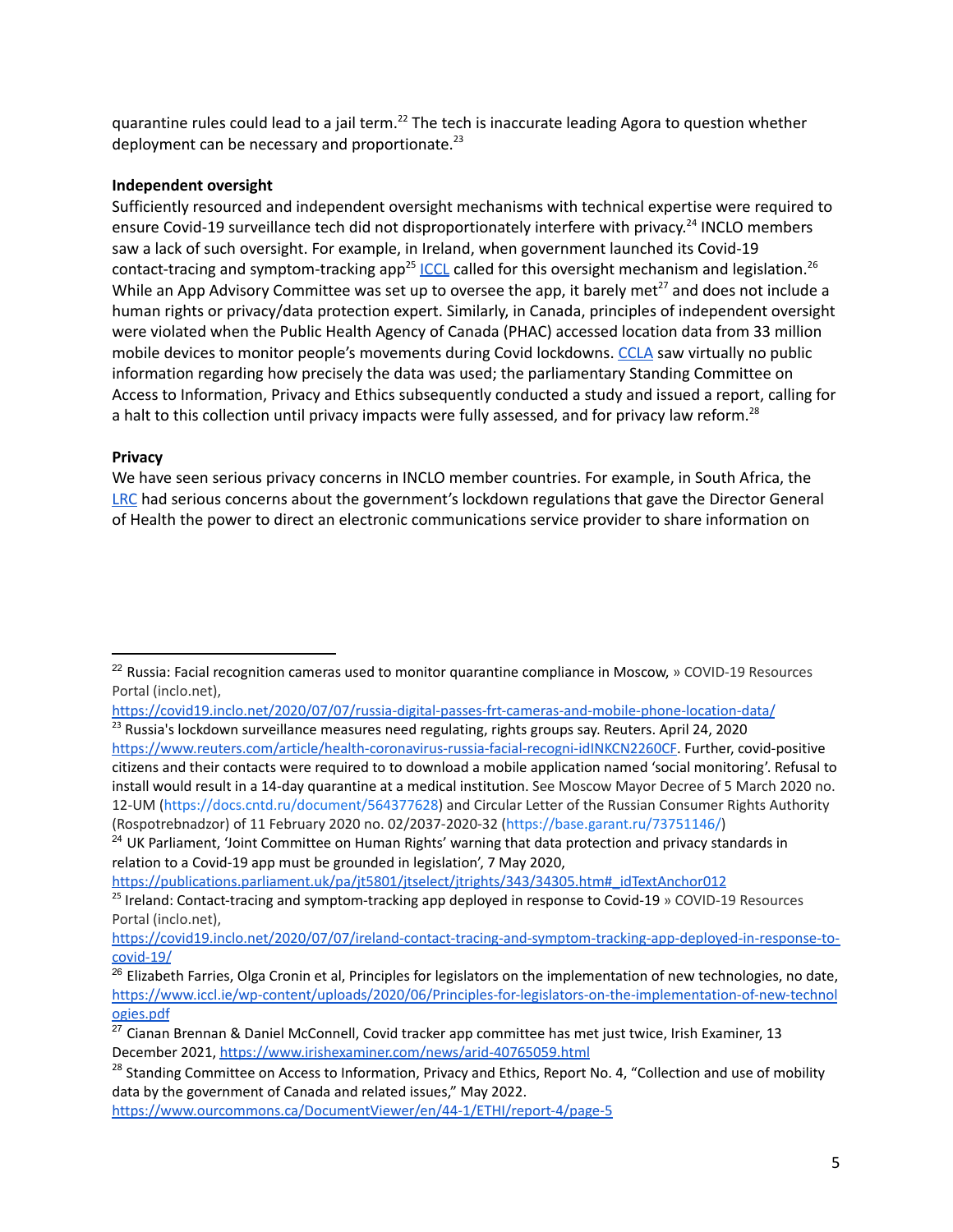individuals' location or movement. The High Court of South Africa found this practice unconstitutional<sup>29</sup> and that it unjustifiably infringed privacy rights.<sup>30</sup>

## **Data protection**

Any technological measure that imposes limits on personal data protection necessarily implicates protected privacy rights.<sup>31</sup> Personal data protection must be upheld in all emergency measures; the 'mere existence of a pandemic' is not a sufficient reason to restrict the rights of data subjects.<sup>32</sup> Data protection guarantees for Covid-19 surveillance tech should have included a rights framework, personal data processor obligations, and engagement with a data protection regulator or similar mechanism.<sup>33</sup> However, INCLO members did not see these protections in place. For example, in Israel, the Shin Bet collected in bulk the communications data of all Israelis, and kept it in a database formed to support fighting security threats.<sup>34</sup> In Hungary, the government suspended Articles 15 to 22 of the European GDPR in relation to the processing of personal data,<sup>35</sup> prompting the [HCLU](https://hclu.hu/en/) and others to write to the

[https://edpb.europa.eu/news/news/2020/thirtieth-plenary-session-edpb-response-ngos-hungarian-decrees-and-st](https://edpb.europa.eu/news/news/2020/thirtieth-plenary-session-edpb-response-ngos-hungarian-decrees-and-statement-article_en) [atement-article\\_en](https://edpb.europa.eu/news/news/2020/thirtieth-plenary-session-edpb-response-ngos-hungarian-decrees-and-statement-article_en)

<sup>&</sup>lt;sup>29</sup> Jennigay Coetzer, Court Deems South Africa's Lockdown Rules 'Irrational' and 'Unconstitutional', ALM LAW.COM, 4 June 2020,

[https://www.law.com/international-edition/2020/06/04/court-deems-south-africas-lockdown-rules-irrational-and](https://www.law.com/international-edition/2020/06/04/court-deems-south-africas-lockdown-rules-irrational-and-unconstitutional/?slreturn=20220426162807)[unconstitutional/?slreturn=20220426162807](https://www.law.com/international-edition/2020/06/04/court-deems-south-africas-lockdown-rules-irrational-and-unconstitutional/?slreturn=20220426162807)

<sup>&</sup>lt;sup>30</sup> South Africa: Handing of mobile phone customers' location data to government is [unconstitutional](https://covid19.inclo.net/2020/06/24/pic-in-south-africa-mobile-phone-firms-hand-over-customers-location-data/): South Africa: Handing of mobile phone customers' location data to government is unconstitutional » COVID-19 Resources Portal (inclo.net),

<https://covid19.inclo.net/2020/06/24/pic-in-south-africa-mobile-phone-firms-hand-over-customers-location-data/>; and Jennigay Coetzer, Court Deems South Africa's Lockdown Rules 'Irrational' and 'Unconstitutional', ALM LAW.COM, 4 June 2020,

[https://www.law.com/international-edition/2020/06/04/court-deems-south-africas-lockdown-rules-irrational-and](https://www.law.com/international-edition/2020/06/04/court-deems-south-africas-lockdown-rules-irrational-and-unconstitutional/?slreturn=20220426162807)[unconstitutional/?slreturn=20220426162807.](https://www.law.com/international-edition/2020/06/04/court-deems-south-africas-lockdown-rules-irrational-and-unconstitutional/?slreturn=20220426162807) Now, new draft Regulations are being proposed which empower environmental health practitioners to engage in search and seizures without warrants where they suspect a health risk. Major concerns regarding privacy and the sweeping powers granted to officials to engage in large-scale data collection under what seems very broad and vague conditions. These are found in the draft National Health Act: Regulations: Surveillance and the control of notifiable medical conditions which can be accessed at [https://www.gov.za/sites/default/files/gcis\\_document/202204/46251gon2051.pdf](https://www.gov.za/sites/default/files/gcis_document/202204/46251gon2051.pdf)

<sup>&</sup>lt;sup>32</sup> Thirtieth Plenary session: EDPB response to NGOs on Hungarian Decrees and statement on Article 23 GDPR, EDPB, 3 June 2020,  $31$  The EDPS as an advisor to EU institutions on policy and legislation: building on ten years of experience, Policy Paper, EDPS, 4 June 2014, [https://edps.europa.eu/sites/edp/files/publication/14-06-04\\_pp\\_edpsadvisor\\_en.pdf](https://edps.europa.eu/sites/edp/files/publication/14-06-04_pp_edpsadvisor_en.pdf)

<sup>33</sup> Ada Lovelace Institute, Exit through the App Store? A rapid evidence review on the technical considerations and societal implications of using technology to transition from the COVID-19 crisis, April 2020,

[https://www.adalovelaceinstitute.org/wp-content/uploads/2020/04/Ada-Lovelace-Institute-Rapid-Evidence-Revie](https://www.adalovelaceinstitute.org/wp-content/uploads/2020/04/Ada-Lovelace-Institute-Rapid-Evidence-Review-Exit-through-the-App-Store-April-2020-1.pdf) [w-Exit-through-the-App-Store-April-2020-1.pdf](https://www.adalovelaceinstitute.org/wp-content/uploads/2020/04/Ada-Lovelace-Institute-Rapid-Evidence-Review-Exit-through-the-App-Store-April-2020-1.pdf); The European Data Protection Supervisor guidelines for assessing the proportionality of measures that limit fundamental rights to privacy and protection of personal data, EDPS, 2019, [https://edps.europa.eu/sites/edp/files/publication/19-02-25\\_proportionality\\_guidelines\\_en.pdf](https://edps.europa.eu/sites/edp/files/publication/19-02-25_proportionality_guidelines_en.pdf)

<sup>&</sup>lt;sup>34</sup> During Covid, the Ministry of Health gave the Shin Bet the names of all Covid-19 patients. The Shin Bet searched its database to find their locations and contacts and gave the Ministry of Health the list of those contacts. The Ministry of Health sent them a text message to start quarantine and they were put on police lists for quarantine enforcement. See Rights & COVID-19: Privacy, The Association for Civil Rights in Israel, 25 April 2020, [https://www.english.acri.org.il/post/\\_\\_188-1](https://www.english.acri.org.il/post/__188-1)

<sup>&</sup>lt;sup>35</sup> Hungary: Man arrested for Facebook post as data protection rights suspended in response to Covid » COVID-19 Resources Portal (inclo.net),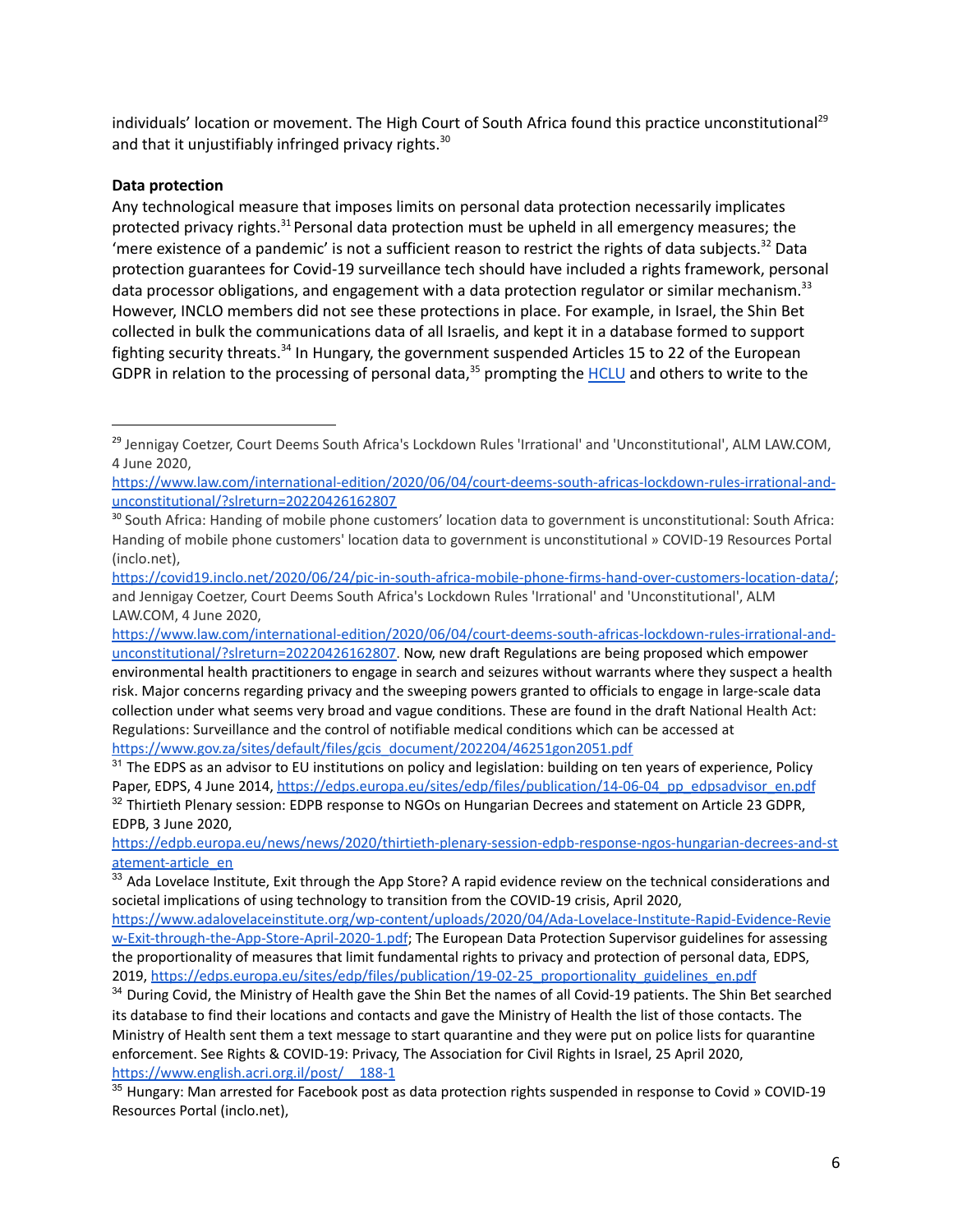European Data Protection Board.<sup>36</sup> Further, in Colombia, CoronApp was transferred to the Ministry of Health, which meant changing its name and possible uses, and transferring its data to another public entity without notifying its 11 million users.<sup>37</sup> This modification was done without any consideration for the principles of necessary and proportionate data use.

#### **Protest**

Privacy is protective of protest rights, and governments and policing institutions have positive obligations to protect the right to protest.<sup>38</sup> A pandemic must not be a reason to target those who encourage participation in or attend protests, with surveillance tech or otherwise. However, we saw this in some INCLO member countries. For example, in Indonesia, there was social media monitoring and the arrest of hundreds of political protesters<sup>39</sup> as the government vowed to crack down on Covid-19 disinformation. [KontraS](https://kontras.org/en/home-3/) believes the phone hacking and arrest of one individual were in relation to his criticisms of the government online. 40

#### **Expression**

Privacy is similarly protective of the right to freedom of expression and to hold opinions<sup>41</sup> and does not impede the fight against Covid-19. Pandemic surveillance tech must not be used to target those who speak out or who are critical of those in power. However, we saw limitations on free expression in INCLO member countries. For example, in Argentina, social media monitoring by police and security forces became more widespread during Covid. A man was arrested for a sarcastic tweet in which he joked: 'Che, what's up, for those of us who don't collect the 10,000 peso bonus, the looting still stands, right?'. $42$ 

 $36$  Ibid [https://covid19.inclo.net/2020/07/07/pic-in-hungary-suspends-data-protection-rights-man-arrested-for-facebook](https://covid19.inclo.net/2020/07/07/pic-in-hungary-suspends-data-protection-rights-man-arrested-for-facebook-post/)[post/.](https://covid19.inclo.net/2020/07/07/pic-in-hungary-suspends-data-protection-rights-man-arrested-for-facebook-post/) The government reinstated the suspended Articles when it ended the special legal regime on 18 June 2020.

<sup>37</sup> Disponible la aplicación de MinSalud para descargar el certificado de vacunas, La Republica, 30 November 2021 [https://www.larepublica.co/economia/ya-esta-disponible-la-aplicacion-de-minsalud-para-descargar-el-certificado](https://www.larepublica.co/economia/ya-esta-disponible-la-aplicacion-de-minsalud-para-descargar-el-certificado-de-vacunas-3268904)[de-vacunas-3268904](https://www.larepublica.co/economia/ya-esta-disponible-la-aplicacion-de-minsalud-para-descargar-el-certificado-de-vacunas-3268904)

 $38$  Privacy in our digital age is essential - in and of itself - but also for the realization of other recognised rights, including the right to freedom of expression and to hold opinions without interference, and the right to freedom of peaceful assembly and association. Resolution 28/16, 'The Right to Privacy in the Digital Age' (21 January 2014) UN Doc A/RES/68/167

<sup>39</sup> Tri Indah Oktavianti and Budi Sutrisno, *New 'virtual police' adds to fears over loss of online civic space, civil freedoms*, The Jakarta Post, 19 March, 2021,

[https://www.thejakartapost.com/news/2021/03/19/new-virtual-police-adds-to-fears-over-loss-of-online-civic-spac](https://www.thejakartapost.com/news/2021/03/19/new-virtual-police-adds-to-fears-over-loss-of-online-civic-space-civil-freedoms.html) [e-civil-freedoms.html](https://www.thejakartapost.com/news/2021/03/19/new-virtual-police-adds-to-fears-over-loss-of-online-civic-space-civil-freedoms.html)

<sup>40</sup> Police circular called ['Awareness](https://voi.id/en/news/34781/the-national-police-chief-issues-a-circular-on-ite-case-handling-this-is-a-legacy-guide-for-investigators) of Ethical Culture to Create Clean, Healthy and Productive Indonesian Digital [Space'.](https://voi.id/en/news/34781/the-national-police-chief-issues-a-circular-on-ite-case-handling-this-is-a-legacy-guide-for-investigators) Ravio Patra, a vocal critic of the Indonesian government and its response to Covid-19, was arrested hours after his phone was hacked resulting in a message going out calling people to riot.

Indonesia: Critic of Covid-19 response arrested after phone hack and WhatsApp call to riot » COVID-19 Resources Portal (inclo.net)

<https://covid19.inclo.net/2020/07/07/pic-in-indonesia-political-critic-is-arrested-and-detained-after-phone-hack/>

 $41$  Privacy in our digital age is essential - in and of itself - but also for the realization of other recognised rights, including the right to freedom of expression and to hold opinions without interference, and the right to freedom of peaceful assembly and association. Resolution 28/16, 'The Right to Privacy in the Digital Age' (21 January 2014) UN Doc A/RES/68/167

<sup>42</sup>@KevinGuerra99, Twitter, 8 April 2020, <https://twitter.com/KevinGuerra99/status/1247709948554903554>?. Two days later he was informed that he was under criminal investigation. Argentina: Man arrested for sarcastic tweet amid social media intelligence during Covid-19 » COVID-19 Resources Portal (inclo.net),

<https://covid19.inclo.net/2020/07/07/pic-in-argentina-social-media-intelligence-man-arrested-after-tweet/>. The Argentine government has subsequently issued two Resoluciones (Resolución 31/2018 Secretaría de Seguridad de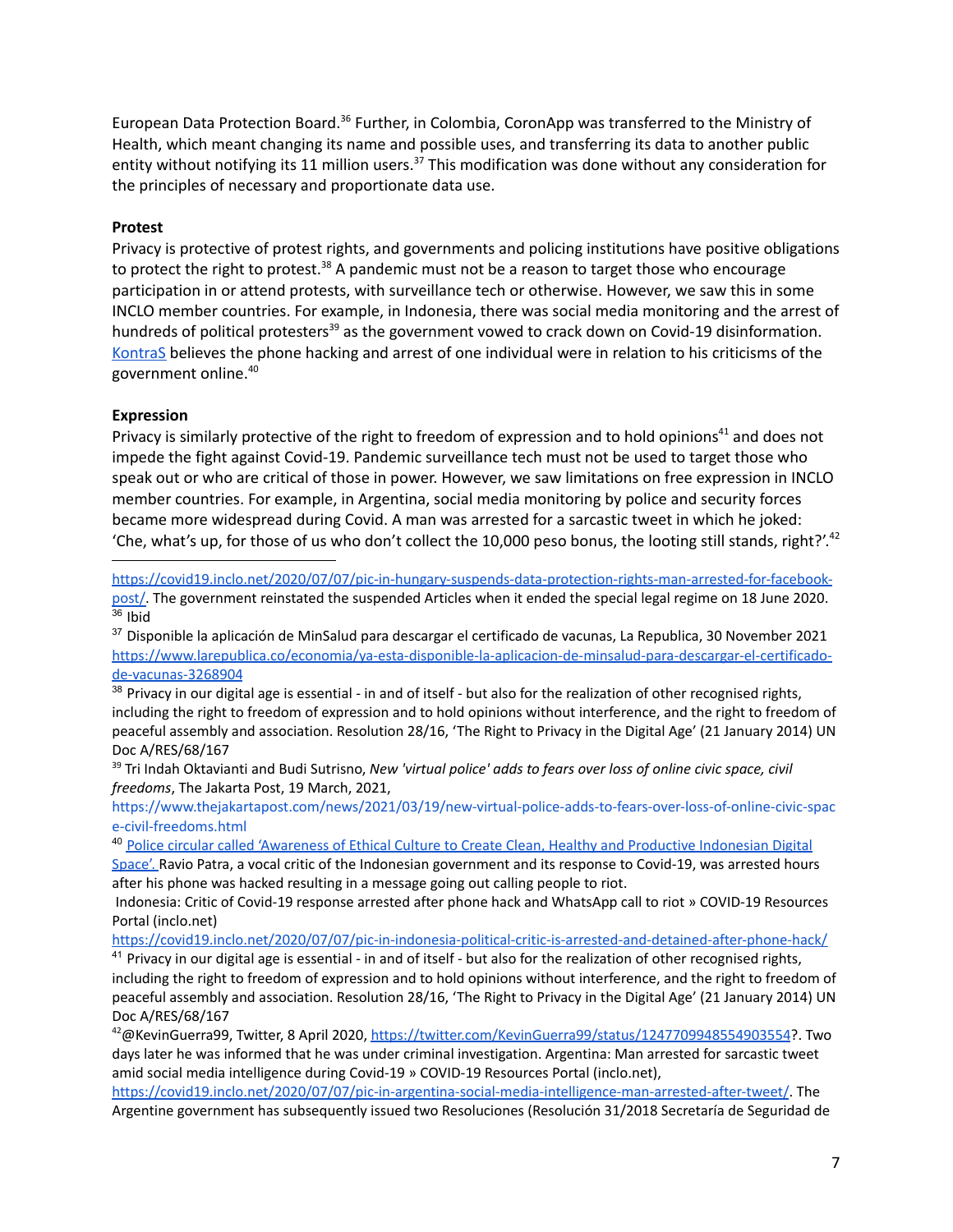[CELS](https://www.cels.org.ar/web/en/) defended Mr Guerra, arguing these forms of open source intelligence infringe the right to freedom of expression. He was later found innocent with the judge stating his posts did not constitute a crime.<sup>43</sup>

## **Purpose limitation**

Clear purpose limitation is important to ensure that the original intentions for Covid-19 surveillance tech don't gradually shift into more pervasive forms of surveillance that extend beyond Covid-19.<sup>44</sup> We are seeing trends where purpose limitation is not being deployed. For example, in Colombia, a national app which started out as a tool for informational purposes<sup>45</sup> and health self-evaluation morphed<sup>46</sup> into an app with location tracking and proximity contagion tracking features and eventually a 'mobility passport'.<sup>47</sup> Despite criticisms from **[Dejusticia](https://www.dejusticia.org/en/)** and others, the government first removed the contact-tracing element from the app and then reincorporated it to its multi-purpose app.<sup>48</sup> maintains a database based on sweeping and continuous metadata collection of all citizens and residents, which is open to search and analysis by GSS personnel without a court ordered warrant. In Israel ACRI has

## **Consent**

It is the position of INCLO members that the use of any Covid-19 surveillance tech must be entirely voluntary and not mandatory – in law or effect. People's access to rights guaranteed by law must not be conditional on the use of these technologies. However, in Hungary, the mass collection of email addresses by the Hungarian government in the course of vaccine registration at the website vakcinainfo.gov.hu occurred without genuine consent, and was subsequently used for political direct

<https://www.aa.com.tr/en/americas/colombian-president-launches-app-to-track-covid-19/1759011>

la Nación; Resolución 144/2020 - Ministerio de Seguridad,

https://www.boletinoficial.gob.ar/detalleAviso/primera/230060/20200602) in support of these open source intelligence activities undertaken by police officers. The stated purpose is crime prevention. There is no clear criteria for this.

 $^{43}$  Juzgado Federal de Mar del Plata Nº 3, causa Nº 8256/2020, caratulada 'IMPUTADO: GUERRA, KEVIN s/INTIMIDACION PUBLICA, resolución del 10 de noviembre de 2020.

<sup>&</sup>lt;sup>44</sup> Ada Lovelace Institute "Exit through the App Store? A rapid evidence review on the technical considerations and societal implications of using technology to transition from the COVID-19 crisis"

[https://www.adalovelaceinstitute.org/wp-content/uploads/2020/04/Ada-Lovelace-Institute-Rapid-Evidence-Revie](https://www.adalovelaceinstitute.org/wp-content/uploads/2020/04/Ada-Lovelace-Institute-Rapid-Evidence-Review-Exit-through-the-App-Store-April-2020-1.pdf) [w-Exit-through-the-App-Store-April-2020-1.pdf](https://www.adalovelaceinstitute.org/wp-content/uploads/2020/04/Ada-Lovelace-Institute-Rapid-Evidence-Review-Exit-through-the-App-Store-April-2020-1.pdf)

<sup>45</sup> Laura Gamba, Colombian president launches app to track COVID-19, AA, 9 March, 2020,

<sup>&</sup>lt;sup>46</sup> Carolina Botero, Pilar Sáenz, Stéphane Labarthe, Andrés Velásquez, ¿Qué dice que hace y qué es lo que realmente hace CoronApp? Fundación Karisma, 23 April 2020.

<https://web.karisma.org.co/que-dice-que-hace-y-que-es-lo-que-realmente-hace-coronapp/>

<sup>47</sup> Jorge Cantillo, Cómo funciona la aplicación del Gobierno colombiano para salir a la calle, infobae, 15 April 2020, [https://www.infobae.com/america/colombia/2020/04/15/como-funciona-la-aplicacion-del-gobierno-colombiano-q](https://www.infobae.com/america/colombia/2020/04/15/como-funciona-la-aplicacion-del-gobierno-colombiano-que-sera-obligatoria-para-salir-a-la-calle/) [ue-sera-obligatoria-para-salir-a-la-calle/](https://www.infobae.com/america/colombia/2020/04/15/como-funciona-la-aplicacion-del-gobierno-colombiano-que-sera-obligatoria-para-salir-a-la-calle/)

<sup>48</sup> Colombia: Covid-19 information app morphs into location-tracking tool » COVID-19 Resources Portal (inclo.net), <https://covid19.inclo.net/2020/06/24/pic-colombia-contact-tracing-app-drones-and-thermal-cameras/>. Note that the CoronApp source code was not made publicly available, despite being based on an open GNU GPL v3 license that requires transparency of the source code once the application is released to the public. The Colombian Constitutional Court is about to decide if the source code should be made publicly available, thanks to a judicial action filed by Dejusticia.

[https://www.dejusticia.org/litigation/intervinimos-en-dos-casos-ante-la-corte-constitucional-relacionados-con-la-a](https://www.dejusticia.org/litigation/intervinimos-en-dos-casos-ante-la-corte-constitucional-relacionados-con-la-aplicacion-coronapp/) [plicacion-coronapp/](https://www.dejusticia.org/litigation/intervinimos-en-dos-casos-ante-la-corte-constitucional-relacionados-con-la-aplicacion-coronapp/)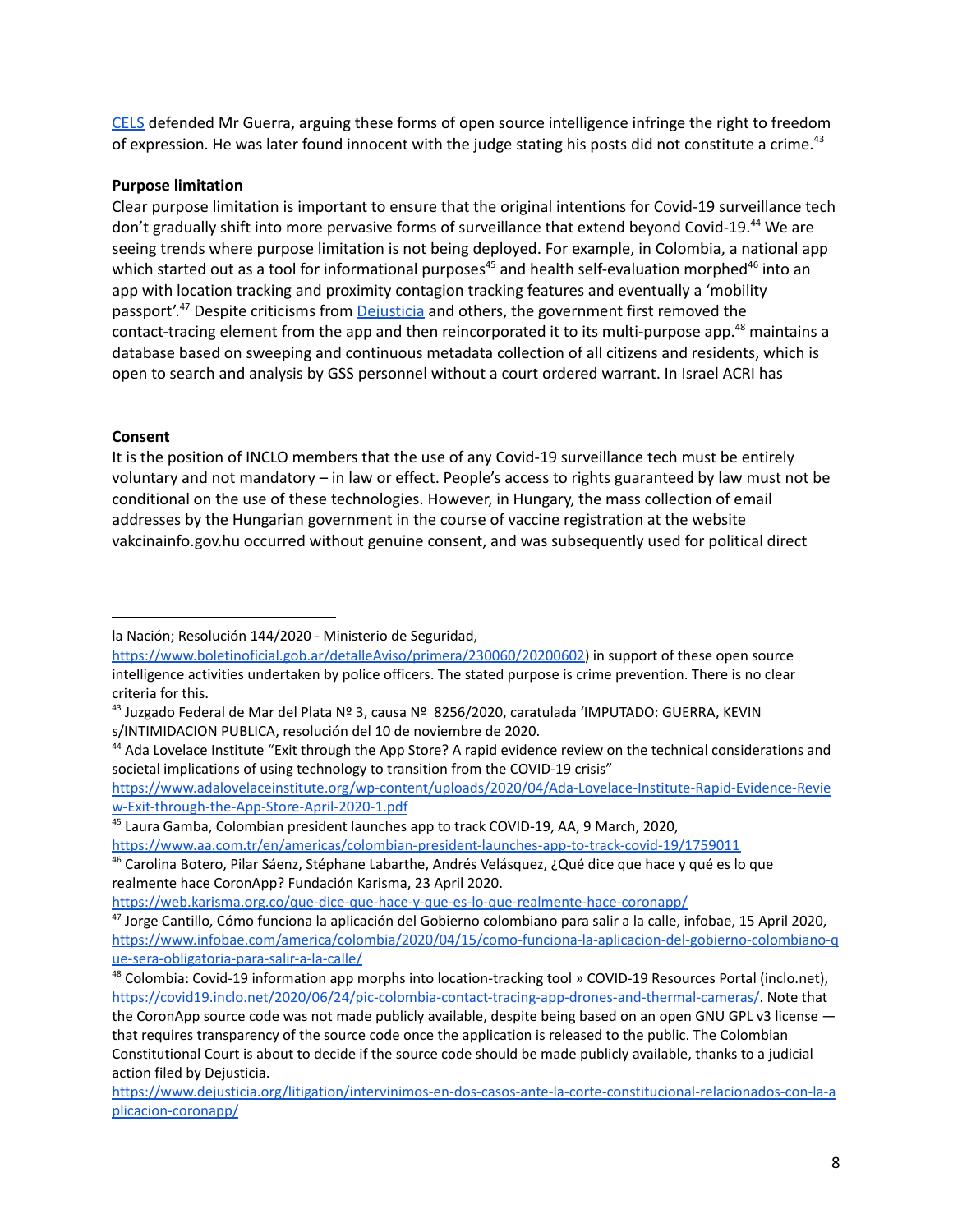marketing<sup>49</sup>, especially before the general elections. Similarly, in Ireland, one year after the app was launched, a feature was added to the app which allowed people to 'register' their EU Covid-19 Certificate, a European-wide proof of vaccination. This coincided with the passing of a new domestic law which required people to show proof of Covid-19 vaccination or recovery to access indoor hospitality. People who could not, or did not wish to, show this proof could not eat or drink indoors for 7 months. In Colombia, using the Government-created app was mandatory to pursue certain activities, including air travel. Journalists criticized this measure given its potential risk to source confidentiality. <sup>50</sup> The Constitutional Court recently reminded the national government to respect the citizens' right to consent even in health emergency crises. 51

## **Transparency**

Pandemic surveillance tech deployment must be wholly transparent in order to ensure accountability.<sup>52</sup> It must disclose what data is acquired, how it will be used, who it will be shared with, how long it will be retained, and when and how the data systems will be destroyed. However, we have seen a lack of transparency, and accountability in INCLO member countries. For example, in Australia, the **[HCLU](https://www.hrlc.org.au/)** appealed for the government to publish the specific design, operation, intention and privacy and data protection safeguards of the then pending contact-tracing app, <sup>53</sup> but they were not published until after the app's launch. Within hours of its launch, experts highlighted<sup>54</sup> serious privacy issues with the app.<sup>55</sup>

#### **Non Discriminatory**

Pandemic surveillance tech, whether by intention or effect, must not be used to target, harass or punish vulnerable populations. However, the deployment of tech has led to discriminatory impacts of privacy invasions on individuals and/or groups at risk. For example, the [CCLA](https://ccla.org/) advocated against the use of data-driven initiatives which serve to discriminate, stigmatize, or deny fundamental rights. <sup>56</sup> This includes privacy-invasive Artificial Intelligence-based risk assessment apps which exacerbate concerns regarding

<sup>&</sup>lt;sup>49</sup> Dr. Zsuzsa Sándor, Így lett az oltásinformációból ellenzéki lejáratás, 24.hu, 2 April 2022,

https://24.hu/belfold/2022/04/02/vakcinainfo-kormanyzati-tajekoztatas-alkotmanybirosag-kuria-sandor-zsuzsa-vel emeny/

<sup>50</sup> Fundación para la Libertad de Prensa FLIP, "CoronApp pone en riesgo a las y los periodistas", 16 de septiembre de 2021, https://www.facebook.com/watch/?v=888307365137837

<sup>51</sup> Corte Constitucional, comunicado de prensa, sentencia T-143 de 2022,

[https://www.corteconstitucional.gov.co/noticia.php?En-estudio-de-tutela-contra-CoronApp,-Corte-advierte-que-G](https://www.corteconstitucional.gov.co/noticia.php?En-estudio-de-tutela-contra-CoronApp,-Corte-advierte-que-Gobierno-est%C3%A1-obligado-a-aplicar-legislaci%C3%B3n-y-jurisprudencia-constitucional-en-materia-de-habeas-data-para-tratamiento-de-datos-personales-9275) [obierno-est%C3%A1-obligado-a-aplicar-legislaci%C3%B3n-y-jurisprudencia-constitucional-en-materia-de-habeas-d](https://www.corteconstitucional.gov.co/noticia.php?En-estudio-de-tutela-contra-CoronApp,-Corte-advierte-que-Gobierno-est%C3%A1-obligado-a-aplicar-legislaci%C3%B3n-y-jurisprudencia-constitucional-en-materia-de-habeas-data-para-tratamiento-de-datos-personales-9275) [ata-para-tratamiento-de-datos-personales-9275](https://www.corteconstitucional.gov.co/noticia.php?En-estudio-de-tutela-contra-CoronApp,-Corte-advierte-que-Gobierno-est%C3%A1-obligado-a-aplicar-legislaci%C3%B3n-y-jurisprudencia-constitucional-en-materia-de-habeas-data-para-tratamiento-de-datos-personales-9275)

<sup>&</sup>lt;sup>52</sup> See for example how The European Digital Services Act package represents new legislative frameworks to address transparency with accountability. Read more at Niamh Kirk, Elizabeth Farries, Kalpana Shankar, Eugenia Siapera. The Digital Services Act Package: A Primer, UCD Centre for Digital policy, no date, <https://digitalpolicy.ie/the-digital-services-act-package-a-primer/>

<sup>53</sup> Daniel Webb, HRLC letter to Hon Greg Hunt MP Minister for Health, 3 April 2020, [https://static1.squarespace.com/static/580025f66b8f5b2dabbe4291/t/5e8d1e5f80029314491f5e52/15863066636](https://static1.squarespace.com/static/580025f66b8f5b2dabbe4291/t/5e8d1e5f80029314491f5e52/1586306663679/Covid+app+letter+to+health+dept+%281%29.pdf) [79/Covid+app+letter+to+health+dept+%281%29.pdf](https://static1.squarespace.com/static/580025f66b8f5b2dabbe4291/t/5e8d1e5f80029314491f5e52/1586306663679/Covid+app+letter+to+health+dept+%281%29.pdf)

<sup>55</sup> vteague / contactTracing <sup>54</sup> Australia: Covid-19 app lacks transparency as siren-equipped drones monitor social distancing, COVID-19 Resources Portal (inclo.net), <https://covid19.inclo.net/2020/07/07/pic-in-australia-contact-tracing-app-drone-use/>

<sup>&</sup>lt;sup>56</sup> Brenda McPhail, Data Surveillance by Canadian Governments as COVID Response: CCLA's Privacy Protection Prescription, CCLA, 20 April 2020, <https://ccla.org/coronavirus-update-data-surveillance/> https://github.com/vteague/contactTracing/blob/master/blog/2020-04-27TracingTheChallenges.md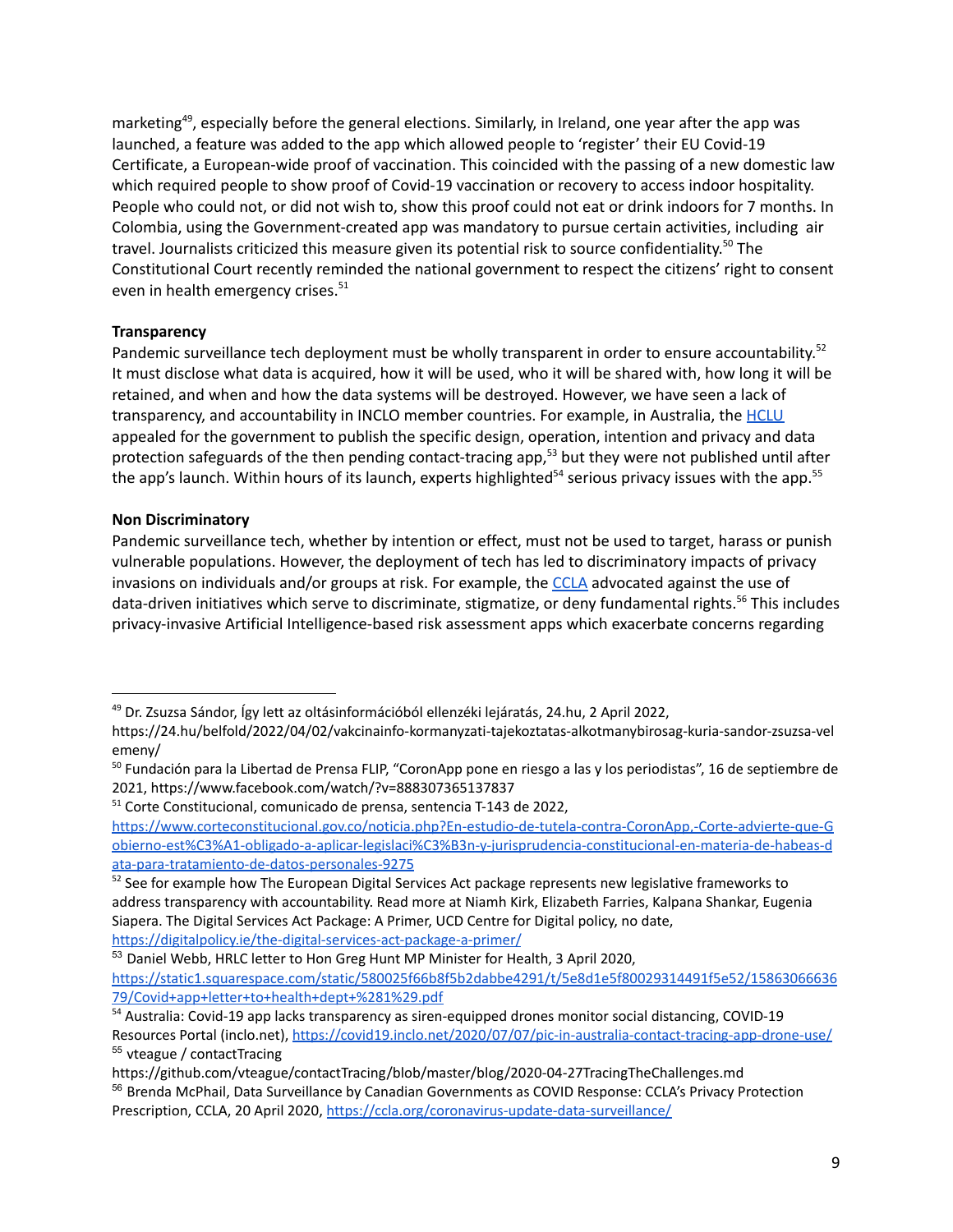differential impacts for vulnerable populations.<sup>57</sup> The contact tracing via the CovidAlert app had potentially discriminatory effects in that a reasonably expensive smartphone capable of running a recent operating system was required. People at the intersection of race, poverty, gender and relative newness to Canada were most at risk and least likely to have access to the app meant to mitigate their risk. Similarly, as Australia transitioned away from the use of hotel quarantine to manage its international arrivals, a mandatory app was proposed to ensure compliance with the required 14-day home quarantine requirements. The facial recognition element did not satisfy the non-discriminatory principle in INCLO's framework, due to the racial and gender biases inherent in the app. 58

## **Safeguarded from commercial interests**

Our personal data must be protected from analytical tracking technologies seeking to collect our movements, behaviors and health status for profit. Any sharing of health data with third-party companies must be strictly safeguarded against. In the UK, [Liberty](https://www.libertyhumanrights.org.uk/) was seriously concerned about the involvement of private companies such as Palantir and British artificial intelligence start-up Faculty in the British government's NHS Test and Trace system.<sup>59</sup> This partnership would have seen the transfer of health data concerning millions of UK citizens to private tech companies.<sup>60</sup> However, the partnership [was](https://covid19.inclo.net/2020/07/07/liberty-private-firms-involved-in-uk-government-collection-of-health-data/) later abandoned by the [government,](https://covid19.inclo.net/2020/07/07/liberty-private-firms-involved-in-uk-government-collection-of-health-data/) following litigation from openDemocracy and Foxglove.<sup>61</sup>

#### **Non-punitive**

Covid-19 surveillance tech must not be used for any punitive purpose or legal proceedings. However, in Kenya, electronic and mobile phone surveillance was used to round up people who had escaped from quarantine centers or to enforce the mandatory 14-days of quarantine rule.<sup>62</sup> Some people reported that they were not allowed out of the detention facilities until they paid their nightly fees for the detention despite claims by the government that they would cover the costs.<sup>63</sup> The [KHRC](https://www.khrc.or.ke/) was concerned about unlawful arrests and detention in the pretext of enforcing curfew and extortion and bribery by police. Further, in a New Dehli court, people accused of crimes were ordered to download the mandatory

<https://covid19.inclo.net/2020/07/07/pic-in-canada-contact-tracing-apps-thermal-cameras-machine-learning/>

<sup>58</sup> Josh Taylor, Home quarantine apps spark privacy fears over facial recognition and geolocation technology, The Guardian, 13 October, 2021,

[https://www.theguardian.com/australia-news/2021/oct/13/home-quarantine-apps-prompt-privacy-and-racial-bias](https://www.theguardian.com/australia-news/2021/oct/13/home-quarantine-apps-prompt-privacy-and-racial-bias-concerns-in-australia) [-concerns-in-australia](https://www.theguardian.com/australia-news/2021/oct/13/home-quarantine-apps-prompt-privacy-and-racial-bias-concerns-in-australia)

 $60$  UK: Centralised app abandoned as private firms embedded in government's collection of health data » COVID-19 Resources Portal (inclo.net) <https://techcrunch.com/2020/06/05/uks-covid-19-health-data-contracts-with-google-and-palantir-finally-emerge/>?

<https://covid19.inclo.net/2020/07/07/liberty-private-firms-involved-in-uk-government-collection-of-health-data/>

<sup>57</sup> Canada: Watchdog warns against Covid-19 tech tools which discriminate, stigmatise, or deny rights » COVID-19 Resources Portal (inclo.net),

<sup>59</sup> Natasha Lomas, UK's COVID-19 health data contracts with Google and Palantir finally emerge, Tech Crunch, 5 June 2020,

<sup>&</sup>lt;sup>61</sup> Cori Crider, The UK government has ended Palantir's NHS data deal. But the fight isn't over, openDemocracy, 15 September 2021

[https://www.opendemocracy.net/en/ournhs/the-uk-government-has-ended-palantirs-nhs-data-deal-but-the-fight-i](https://www.opendemocracy.net/en/ournhs/the-uk-government-has-ended-palantirs-nhs-data-deal-but-the-fight-isnt-over/) [snt-over/](https://www.opendemocracy.net/en/ournhs/the-uk-government-has-ended-palantirs-nhs-data-deal-but-the-fight-isnt-over/)

 $62$  Cyrus Ombati, State taps phones of isolated cases, The Standard, 24 March 2020,

<https://www.standardmedia.co.ke/article/2001365401/state-taps-phones-of-isolated-cases>

<sup>&</sup>lt;sup>63</sup> Kenya: Surveillance tech used to enforce mandatory \$65-a-night quarantine, » COVID-19 Resources Portal (inclo.net),

<https://covid19.inclo.net/2020/07/07/pic-in-kenya-aerial-surveillance-app-mandatory-costly-quarantine/>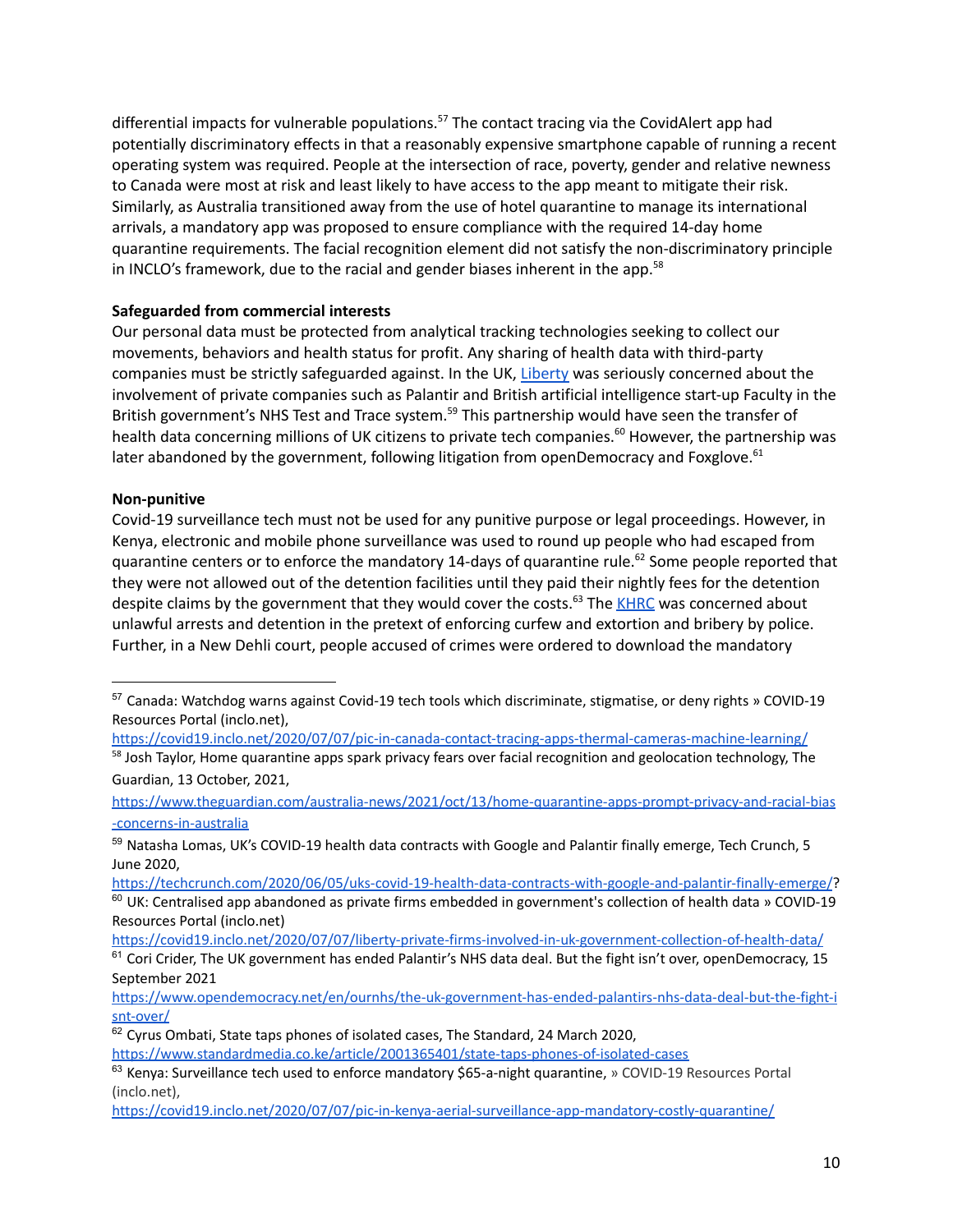contact-tracing app and register as a 'Covid-19 warrior' as part of their bail conditions, a practice that occurred in courts across India.<sup>64</sup> Employees also faced criminal penalties if they didn't download contact-tracing apps. 65

In conclusion, we have seen in INCLO countries how governments did not adhere to best practices, as expressed in our Covid-19 surveillance tech principles. In INCLO countries, state authorities relied on digital technologies to combat the Covid-19 pandemic that did not protect and respect the right of individuals to privacy and related rights in their design, development or deployment.

# **(ii) Facial recognition technologies (FRT)**

INCLO members documented in its 2021 report on FRT, which details 13 FRT case studies from around the world,<sup>66</sup> a number of trends and challenges with regard to the human right to privacy, including those addressed in the present resolution. FRT has the potential to render our internationally-recognised right to privacy illusory. While its lack of accuracy exhibits bias against anyone who is not a white male, leading to concerns in a policing context of undue and discriminatory detention and arrrest, we don't want the tech to improve because accurate FRT can make it impossible for anyone to move through public spaces and remain 'just a face in the crowd'.<sup>67</sup> We detail our concerns here and conclude with a call advocating a full moratorium against policing FRT.

## **Lack of accuracy leading to racial and gender biases**

These systems are infamously inaccurate.<sup>68</sup> Nonetheless, INCLO members are witnessing deployment of policing FRT. Policing FRT is simply not advanced enough for policing purposes. <sup>69</sup> Of particular concern are the racial and gender biases in the tech. They are more likely to misidentify black and brown people

<https://covid19.inclo.net/2020/07/07/pic-in-india-mandatory-contact-tracing-app-ai-equipped-police-drones/>

 $64$  Apoorva Mandhani, Courts set new bail conditions — register as 'Covid-19 warrior', download Aarogya Setu app, The Print, 20 May 2020,

[https://theprint.in/judiciary/courts-set-new-bail-conditions-register-as-covid-19-warrior-download-aarogya-setu-ap](https://theprint.in/judiciary/courts-set-new-bail-conditions-register-as-covid-19-warrior-download-aarogya-setu-app/425589/) [p/425589/](https://theprint.in/judiciary/courts-set-new-bail-conditions-register-as-covid-19-warrior-download-aarogya-setu-app/425589/)

<sup>&</sup>lt;sup>65</sup> India: Employees face criminal penalty if they don't download contact-tracing app » COVID-19 Resources Portal (inclo.net),

<sup>&</sup>lt;sup>66</sup> In Focus: Facial Recognition Tech Stories and Rights Harms from Around the World, January 2021, INCLO, <https://www.inclo.net/pdf/in-focus-facial-recognition-tech-stories.pdf>

<sup>&</sup>lt;sup>67</sup> Brenda McPhail maps the experience of INCLO member countries with FRT and the right to privacy at p17 in See In Focus Facial Recognition Technologies and Rights Harms from Around the World January 2021 INCLO, <https://files.inclo.net/content/pdf/19/in-focus-facial-recognition-tech-stories.pdf>

<sup>&</sup>lt;sup>68</sup> Gender Shades: Intersectional Accuracy Disparities in Commercial Gender Classification Joy Buolamwini and Timnit Gebru, 2018, <http://proceedings.mlr.press/v81/buolamwini18a/buolamwini18a.pdf>

 $69$  Brian Hutton, Facial recognition technology 'not advanced enough' for use by Garda, Irish Times, 25 May 2022, [https://www.irishtimes.com/crime-law/2022/05/25/facial-recognition-technology-not-advanced-enough-for-use-b](https://www.irishtimes.com/crime-law/2022/05/25/facial-recognition-technology-not-advanced-enough-for-use-by-garda/) [y-garda/](https://www.irishtimes.com/crime-law/2022/05/25/facial-recognition-technology-not-advanced-enough-for-use-by-garda/)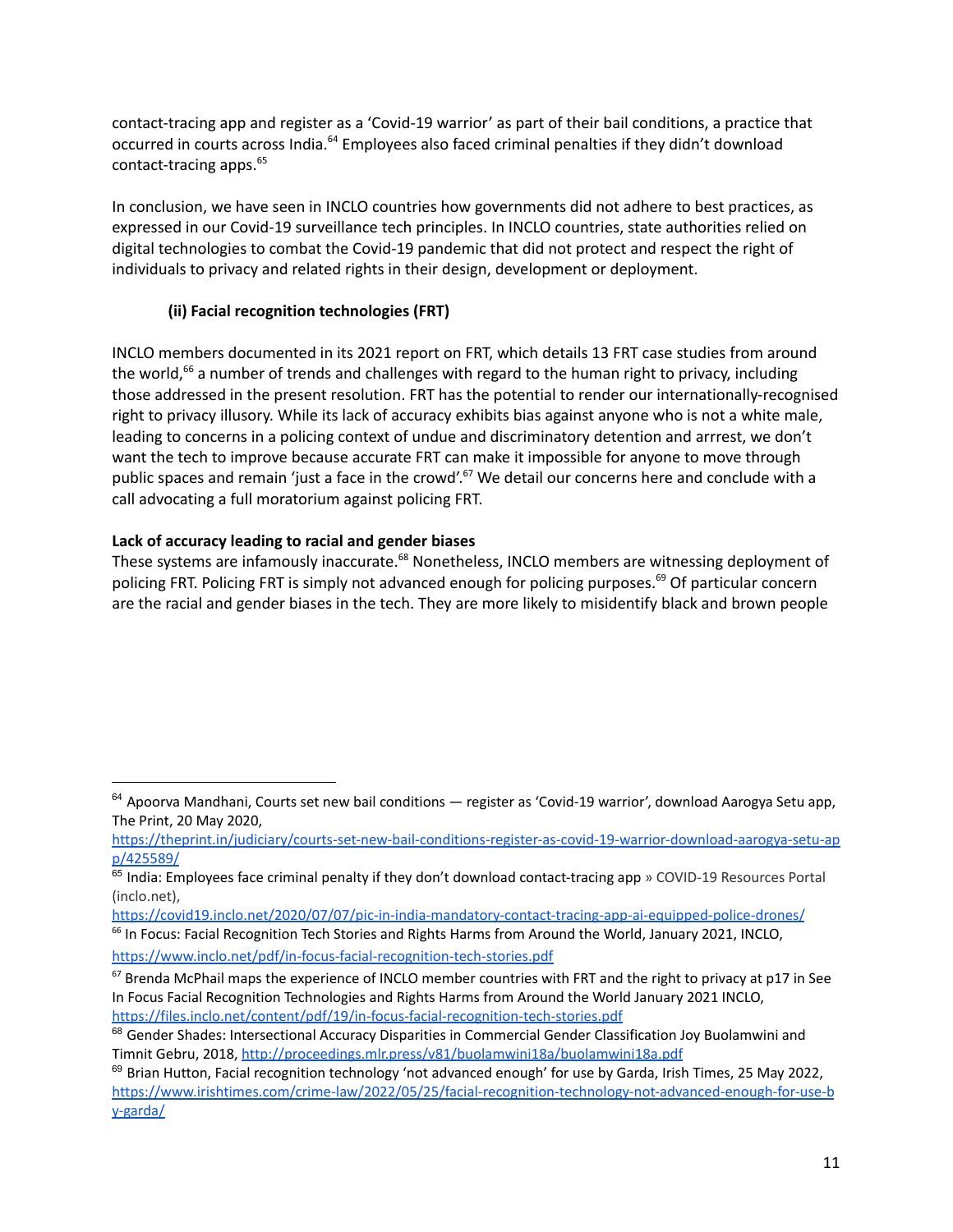over white people and also women over men.<sup>70</sup> Police must not deploy inaccurate tech which leads to wrongful detentions or arrests of people who are already marginalized due to their race and/or gender.<sup>71</sup>

#### **Discrimination due to overpolicing**

That policing FRT misidentifies people who are not white men is a form of discrimination in itself. However, even if the tech were accurate, it would result in a power asymmetry between residents and police, and likely exacerbate problems with over policing in neighborhoods with minority groups.<sup>72</sup> Over policing leads to disproportionate incrimination in these communities.<sup>73</sup> For example, it has emerged the Israeli military uses FRT to surveil Palestinians en masse, despite refusing to acknowledge this when being asked under Freedom of Information laws.<sup>74</sup> The surveillance involves smartphone technology called Blue Wolf which captures photographs of Palestinan faces, runs them through a database and then the app flashes either yellow, red or green to indicate whether a person should be detained, arrested or allowed to pass. The database was created by Israeli soldiers taking part in a competition to photograph Palestinians, with prizes for the most pictures collected by each unit.

## **Undue surveillance**

The capacity of FRT to scan everyone's face in the crowd is very dystopic in character.<sup>75</sup> FRT is different from cameras. It doesn't just see you, it has the capability to connect to databases holding detailed information on you. The tech is objectifying - reducing people to objects to be scanned.<sup>76</sup> INCLO

<https://www.youtube.com/watch?v=Tfgi9A9PfLU&feature=youtu.be>

<sup>72</sup> Morgan Klaus Scheuerman, Madeleine Pape, Alex Hanna. (2021) Auto-essentialization: Gender in automated facial analysis as extended colonial project. Big Data & Society 8:2. See also Dwoskin E, Israel escalates surveillance of Palestinians with facial recognition program in West Bank, Washington Post, 8 November 2021,

[https://www.washingtonpost.com/world/middle\\_east/israel-palestinians-surveillance-facial-recognition/2021/11/](https://www.washingtonpost.com/world/middle_east/israel-palestinians-surveillance-facial-recognition/2021/11/05/3787bf42-26b2-11ec-8739-5cb6aba30a30_story.html) [05/3787bf42-26b2-11ec-8739-5cb6aba30a30\\_story.html](https://www.washingtonpost.com/world/middle_east/israel-palestinians-surveillance-facial-recognition/2021/11/05/3787bf42-26b2-11ec-8739-5cb6aba30a30_story.html); Jeffrey Dastin, Amazon extends moratorium on police use of facial recognition software, 18 May 2021, Reuters,

[https://www.reuters.com/technology/exclusive-amazon-extends-moratorium-police-use-facial-recognition-softwar](https://www.reuters.com/technology/exclusive-amazon-extends-moratorium-police-use-facial-recognition-software-2021-05-18/) [e-2021-05-18/](https://www.reuters.com/technology/exclusive-amazon-extends-moratorium-police-use-facial-recognition-software-2021-05-18/)

<sup>74</sup> See Twitter thread from Director of the Civil and Social Rights units, ACRI Gil Gan-Mor,

[https://twitter.com/Gil\\_GanMor/status/1457623046655709192](https://twitter.com/Gil_GanMor/status/1457623046655709192)

 $^{70}$  UK's Metropolitan Police FRT found to have an error rate of 81 per cent, see 81% of 'suspects' flagged by Met's police facial recognition technology innocent, independent report says, Sky News, July 2019,

[https://news.sky.com/story/met-polices-facial-recognition-tech-has-81-error-rate-independent-report-says-117559](https://news.sky.com/story/met-polices-facial-recognition-tech-has-81-error-rate-independent-report-says-11755941) [41](https://news.sky.com/story/met-polices-facial-recognition-tech-has-81-error-rate-independent-report-says-11755941); MIT and Stanford University tested three different commercial FRT systems; less than 1% eros for light skinned men, 20% of the cases related to faces of dark-skinned women, see Study finds gender and [skin-type](https://news.mit.edu/2018/study-finds-gender-skin-type-bias-artificial-intelligence-systems-0212) bias in commercial [artificial-intelligence](https://news.mit.edu/2018/study-finds-gender-skin-type-bias-artificial-intelligence-systems-0212) systems, MIT News, February 2018,

<https://news.mit.edu/2018/study-finds-gender-skin-type-bias-artificial-intelligence-systems-0212>; US National Institute of Standards and Technology says FRT suffers from a significant bias that leads to misidentifications of people of African and Asian descent, see Face Recognition Vendor Test (FRVT) Part 3: Demographic Effects, NIST, December 2019, <https://nvlpubs.nist.gov/nistpubs/ir/2019/NIST.IR.8280.pdf>

<sup>&</sup>lt;sup>71</sup> Robert Williams was incorrectly identified by policing FRT leading to him being handcuffed and arrested at his home in front of his wife and two daughters before being detained for 30 hours, see ACLU, Wrongfully Arrested Because of Flawed Face Recognition Technology, Youtube, June 2020,

<sup>&</sup>lt;sup>73</sup> See In Focus Facial Recognition Technologies and Rights Harms from Around the World January 2021 INCLO, <https://files.inclo.net/content/pdf/19/in-focus-facial-recognition-tech-stories.pdf>, p9

 $75$  Liberty wins ground-breaking victory against facial recognition tech, Liberty, August 2020,

<https://www.libertyhumanrights.org.uk/issue/liberty-wins-ground-breaking-victory-against-facial-recognition-tech/>

 $76$  Human dignity requires that individuals are not treated as mere objects. FRT calculates existential and highly personal characteristics, the facial features, into a machine-readable form with the purpose of using it as a human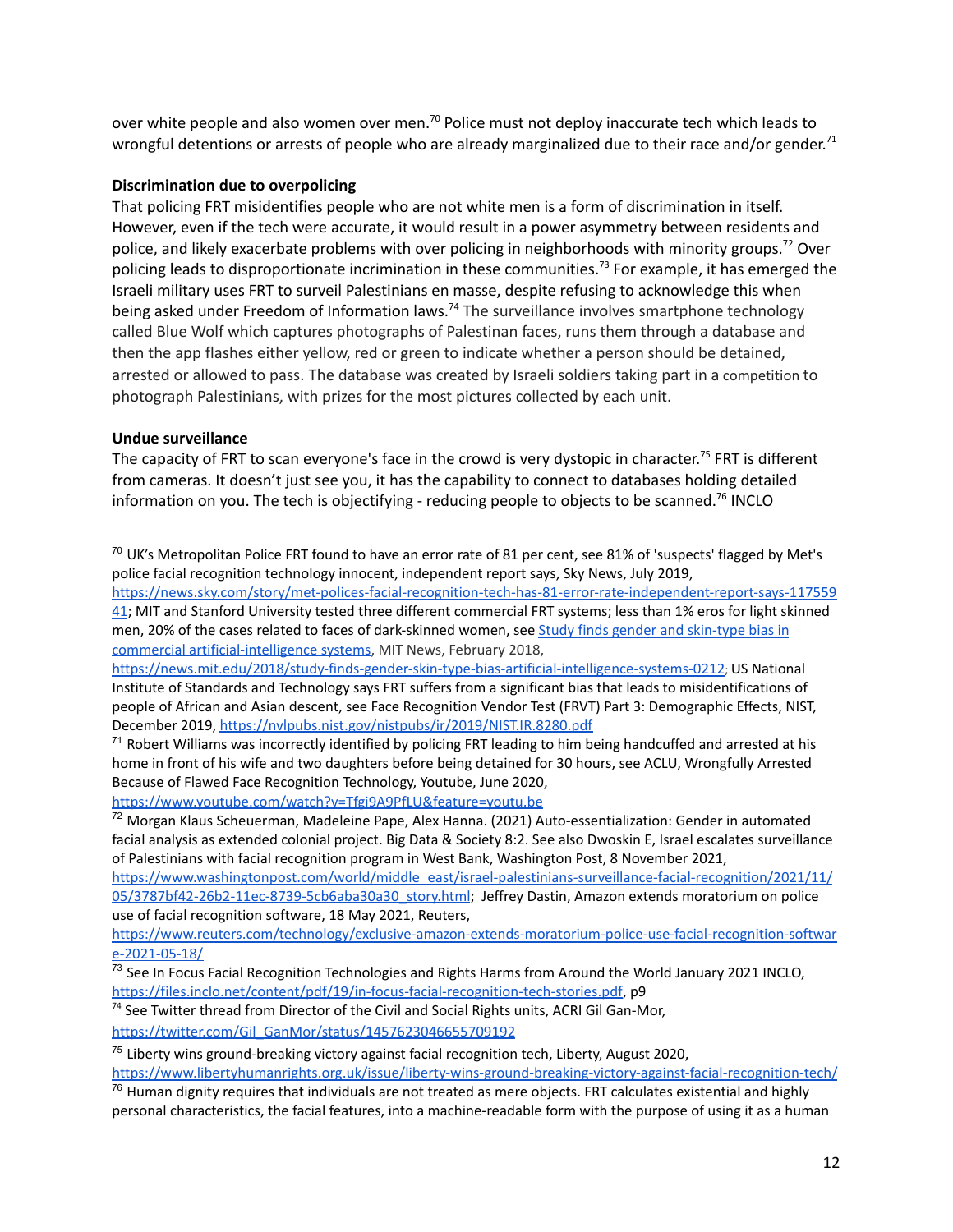members do not want FRT to move society towards a scenario where police build databases of innocent people unchecked in order to make raw powerful analytic inferences about them.<sup>77</sup> This technology has the potential to deny presumptions of innocence in an always-on surveillant network, fundamentally changing the relationship between citizen and state. For example, in Israel, the government has approved a draft bill that would allow the police to use FRT with very minimal limitations.<sup>78</sup>

## **Necessity and proportionality**

Surveillance powers of policing FRT intrude on the rights to privacy, and its associated rights including protection of personal data, freedom of expression, peaceful assembly and association.<sup>79</sup> Laws providing for the introduction and expansion of state surveillance powers must meet the test of necessity and proportionality or else risk arbitrary and unlawful infringement of these rights. <sup>80</sup> While public safety and national security can sometimes override our rights, the significant risks listed here presented by policing FRT challenge the tests of necessity and proportionality.<sup>81</sup>

## **Mass and targeted surveillance**

FRT and other biometric surveillance tools enable mass surveillance and discriminatory targeted surveillance.<sup>82</sup> They can identify and track people everywhere they go. This is not restricted to the level of the individual. FRT capabilities can be very powerful. In searching for an individual, the tech can scan at the level of community - locating and analyzing individuals with whom a suspect is associated.<sup>83</sup>

## **Purpose limitation**

license plate or ID card, thereby objectifying the face. See Guidelines 05/2022 on the use of facial recognition technology in the area of law enforcement Version 1.0, adopted on 12 May 2022, European Data Protection Board, [edpb-guidelines\\_202205\\_frtlawenforcement\\_en\\_1.pdf](http://edpb-guidelines_202205_frtlawenforcement_en_1.pdf) par. 40.

<sup>77</sup> Jay Stanley, A Scary Demonstration of What Unchecked Face Recognition Could Look Like, ACLU, 8 February 2022, [https://www.aclu.org/news/privacy-technology/a-scary-demonstration-of-what-unchecked-face-recognition-could](https://www.aclu.org/news/privacy-technology/a-scary-demonstration-of-what-unchecked-face-recognition-could-look-like)[look-like](https://www.aclu.org/news/privacy-technology/a-scary-demonstration-of-what-unchecked-face-recognition-could-look-like)

<sup>&</sup>lt;sup>78</sup> "Surveillance Law" Memorandum: Genuine Risk to Democracy and Human Rights, ACRI, August 2, 2021, [https://www.english.acri.org.il/post/\\_\\_344](https://www.english.acri.org.il/post/__344)

 $79$  Privacy in our digital age is essential - in and of itself - but also for the realization of other recognised rights, including the right to freedom of expression and to hold opinions without interference, and the right to freedom of peaceful assembly and association. Resolution 28/16, 'The Right to Privacy in the Digital Age' (21 January 2014) UN Doc A/RES/68/167

<sup>&</sup>lt;sup>80</sup> For example, Article 17 ICCPR permits interference with the right to privacy only where it is 'authorized by domestic law that is accessible and precise and that conforms to the requirements of the Covenant, is in pursuit of 'a legitimate aim' and 'meet[s] the tests of necessity and proportionality'. UN General Assembly, 'Promotion and protection of human rights and fundamental freedoms while countering terrorism\*Note by the Secretary-General' (23 September 2014) UN Doc A/69/397 par. 30

<sup>&</sup>lt;sup>81</sup> See In Focus Facial Recognition Technologies and Rights Harms from Around the World January 2021 INCLO, <https://files.inclo.net/content/pdf/19/in-focus-facial-recognition-tech-stories.pdf>

<sup>82</sup> See for e.g. Elizabeth Carthy, ICCL Submission on the General Scheme of the Garda Síochána (Powers) Bill, August 2021, <https://www.iccl.ie/wp-content/uploads/2021/12/210813-FINAL-ICCL-Submission-Police-Powers-Bill.pdf> par. 40

<sup>83</sup> Jay Stanley, A Scary Demonstration of What Unchecked Face Recognition Could Look Like, ACLU, 8 February 2022,

[https://www.aclu.org/news/privacy-technology/a-scary-demonstration-of-what-unchecked-face-recognition-could](https://www.aclu.org/news/privacy-technology/a-scary-demonstration-of-what-unchecked-face-recognition-could-look-like)[look-like](https://www.aclu.org/news/privacy-technology/a-scary-demonstration-of-what-unchecked-face-recognition-could-look-like)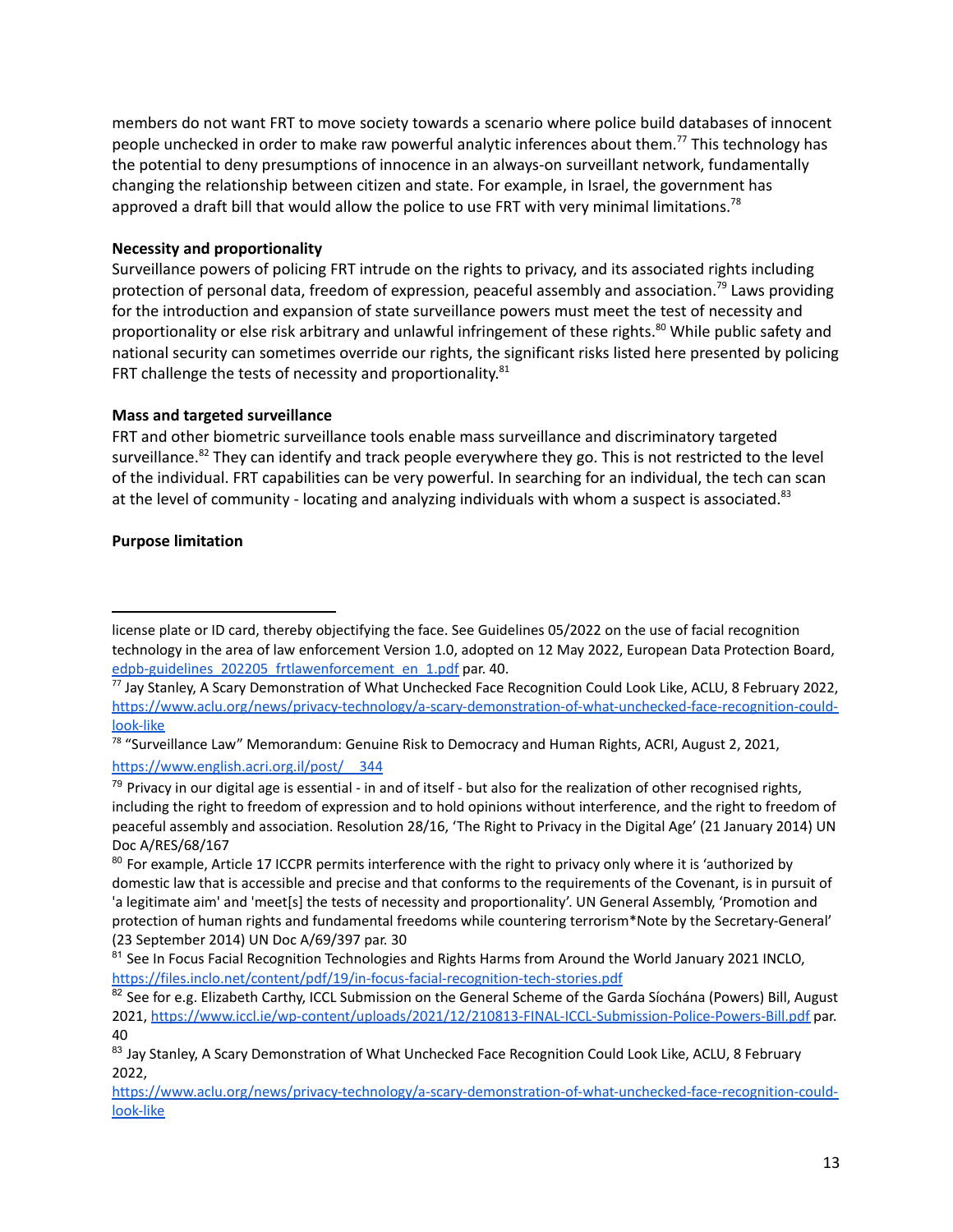There is a real risk that this tech, once deployed for policing purposes, will not be contained according to strictly limited purposes.<sup>84</sup> A broad range of purposes also go against the requirement that any infringement on rights must be as minimal as possible to achieve a specified legitimate aim. Will permitting policing FRT surveillance tech mark a point of no return? <sup>85</sup> How well can legislation contain the normalized impact of this tech and the scope creep that it potentiates?

## **Data protection**

We have serious concerns about policing FRT that is not compatible with data protection principles associated with privacy rights.<sup>86</sup> We have also witnessed authorities' lax compliance with data protection laws through their use of CCTV, ANPR, drones and body worn cameras.<sup>87</sup> It is important for authorities to demonstrate in the first instance a real commitment to, and understanding of, data protection law, before expanding surveillance with the use of tech that can capture people's sensitive biometric data.

## **Commercial and industry interests**

The involvement of commercial interests in policing FRT raise concerns for policing practice. Clearview AI, a facial recognition company used by British police (and police in many other countries<sup>88</sup>), has been fined more than £7.5m for creating an unlawful database of 20 billion images.<sup>89</sup> Given policing

[https://economictimes.indiatimes.com/news/politics-and-nation/delhi-violence-over-1900-faces-recognised-throu](https://economictimes.indiatimes.com/news/politics-and-nation/delhi-violence-over-1900-faces-recognised-through-facial-recognition-says-amit-shah/articleshow/74605677.cms?from=mdr) [gh-facial-recognition-says-amit-shah/articleshow/74605677.cms?from=mdr](https://economictimes.indiatimes.com/news/politics-and-nation/delhi-violence-over-1900-faces-recognised-through-facial-recognition-says-amit-shah/articleshow/74605677.cms?from=mdr); In Argentina, A woman identified by an FRT camera in Buenos Aires was intercepted by police officers and detained in 2019, several years after the expiration of an arrest warrant that had been issued against her. The order had originally been issued in 2006 for the woman's failure to testify in court as a witness because she had not been duly notified of her obligation. By the time she was detained in 2019, the warrant she knew nothing about had long expired, making her arrest illegal. See In Focus Facial Recognition Technologies and Rights Harms from Around the World January 2021 INCLO, <https://files.inclo.net/content/pdf/19/in-focus-facial-recognition-tech-stories.pdf> p20

<sup>87</sup> See for e.g. Elizabeth Carthy, ICCL Submission on the General Scheme of the Garda Síochána (Powers) Bill, August 2021, [https://edps.europa.eu/sites/edp/files/publication/19-02-25\\_proportionality\\_guidelines\\_en.pdf](https://edps.europa.eu/sites/edp/files/publication/19-02-25_proportionality_guidelines_en.pdf)

<https://www.iccl.ie/wp-content/uploads/2021/12/210813-FINAL-ICCL-Submission-Police-Powers-Bill.pdf> par. 40; DPC Ireland 2018 - 2020 Regulatory Activity Under GDPR, Data Protection Commission, June 2020, [https://www.dataprotection.ie/sites/default/files/uploads/2020-06/DPC%20Ireland%202018-2020%20Regulatory](https://www.dataprotection.ie/sites/default/files/uploads/2020-06/DPC%20Ireland%202018-2020%20Regulatory%20Activity%20Under.pdf) [%20Activity%20Under.pdf](https://www.dataprotection.ie/sites/default/files/uploads/2020-06/DPC%20Ireland%202018-2020%20Regulatory%20Activity%20Under.pdf), p63

 $84$  See for example the purpose limitation define in Article 5(1)(b) of the GDPR

<sup>&</sup>lt;sup>85</sup> India used FRT and driving licence and voter identity databases to 'identify' 1,900 protesters during assemblies in Delhi in February 2020 Delhi violence: Over 1900 faces recognised through facial recognition, says Amit Shah, The Economic Times, March 2020,

<sup>&</sup>lt;sup>86</sup> The European Data Protection Supervisor guidelines for assessing the proportionality of measures that limit fundamental rights to privacy and protection of personal data (2019) EDPS.

<sup>88</sup> For example, in Canada the Privacy Commissioner of Canada conducted two investigations into the use of Clearview AI tools by policing bodies in Canada and issued scathing findings. See "Joint investigation of Clearview AI, Inc. by the Office of the Privacy Commissioner of Canada, the Commission d'accès à l'information du Québec, the Information and Privacy Commissioner for British Columbia, and the Information Privacy Commissioner of Alberta,"

[https://priv.gc.ca/en/opc-actions-and-decisions/investigations/investigations-into-businesses/2021/pipeda-2021-0](https://priv.gc.ca/en/opc-actions-and-decisions/investigations/investigations-into-businesses/2021/pipeda-2021-001/) [01/](https://priv.gc.ca/en/opc-actions-and-decisions/investigations/investigations-into-businesses/2021/pipeda-2021-001/) and "Police of of facial recognition technology in Canada and the way forward,"

[https://priv.gc.ca/en/opc-actions-and-decisions/ar\\_index/202021/sr\\_rcmp/](https://priv.gc.ca/en/opc-actions-and-decisions/ar_index/202021/sr_rcmp/). See also Mac, R., *Police In At Least 24 Countries Have Used Clearview AI. Find Out Which Ones Here*, Buzzfeed, August 25, 2021,

<https://www.buzzfeednews.com/article/ryanmac/clearview-ai-international-search-table>

 $89$  Facial recognition company used by British police fined £7.5m, 24 May 2022, Independent, <https://www.independent.co.uk/topic/facial-recognition>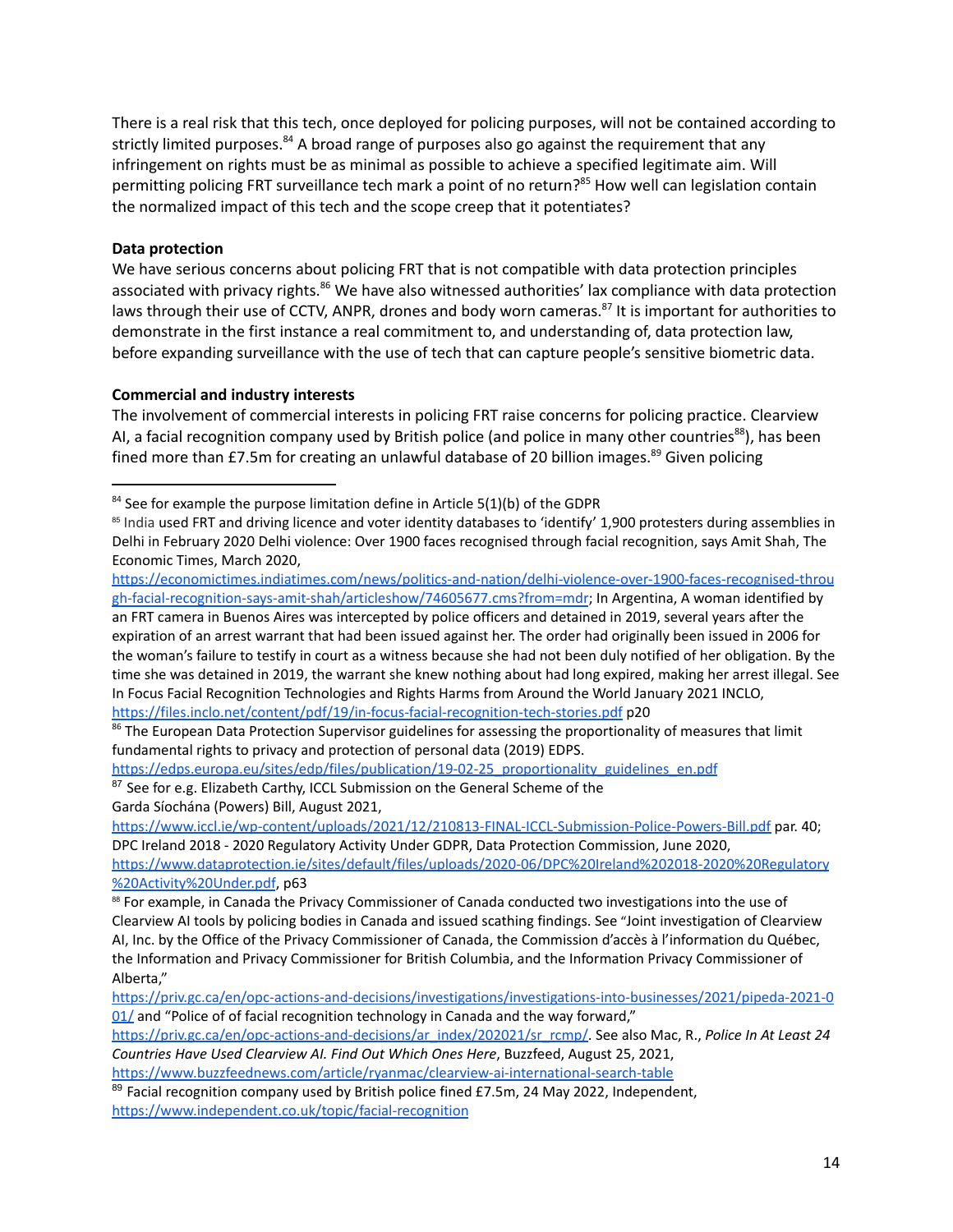authorities tend to be shielded from information requests of the public,<sup>90</sup> people may not know which companies police are using. However, we do know that companies in the past have agreed to sell this tech to policing forces. Given public pressure over risks, some companies have paused selling technology to police.<sup>91</sup>

In conclusion, the risks presented by FRT are significant enough to prompt several international organizations to call for the implementation of safeguards in national legislation.<sup>92</sup> However, it is the belief of INCLO members in this submission that FRT used to facilitate mass surveillance in a policing context **cannot be adequately** safeguarded by legislation. There are currently **no circumstances** in which such policing FRT can safely be rolled out. We have seen similar calls made by academics, civil societies,

<https://www.digitalinformationworld.com/2020/07/the-global-state-of-facial-recognition-infographic.html> and Face Recognition Lets Palestinians Cross Israeli Checkposts Fast, But Raises Concerns, NPR, August 2019 [https://www.npr.org/2019/08/22/752765606/face-recognition-lets-palestinians-cross-israeli-checkposts-fast-but-ra](https://www.npr.org/2019/08/22/752765606/face-recognition-lets-palestinians-cross-israeli-checkposts-fast-but-raises-conc?t=1606406049254) [ises-conc?t=1606406049254;](https://www.npr.org/2019/08/22/752765606/face-recognition-lets-palestinians-cross-israeli-checkposts-fast-but-raises-conc?t=1606406049254) In Canada, Clearview AI, which scrapes images from social media sites, builds a database, and offers clients, including law enforcement agencies, access to that database, withdrew from the country. This followed the launch of a probe into the use of the tech by police by the Privacy Commissioner. See The Secretive Company That Might End Privacy as We Know It, New York Times, Kashmir Hill, January 2020, <https://www.nytimes.com/2020/01/18/technology/clearview-privacy-facial-recognition.html> and Clearview AI ceases offering its facial recognition technology in Canada, Office of the Privacy Commissioner of Canada, July 2020, [https://www.priv.gc.ca/en/opc-news/news-and-announcements/2020/nr-c\\_200706/.](https://www.priv.gc.ca/en/opc-news/news-and-announcements/2020/nr-c_200706/) See also ACLU, In Big Win, Settlement Ensures Clearview AI Complies With Groundbreaking Illinois Biometric Privacy Law, May 9, 2022, [https://www.aclu.org/press-releases/big-win-settlement-ensures-clearview-ai-complies-with-groundbreaking-illino](https://www.aclu.org/press-releases/big-win-settlement-ensures-clearview-ai-complies-with-groundbreaking-illinois) [is](https://www.aclu.org/press-releases/big-win-settlement-ensures-clearview-ai-complies-with-groundbreaking-illinois)

<sup>90</sup> Elizabeth Farries and Eric King, Unanswered Questions: International Intelligence Sharing, (2018) INCLO, [https://files.inclo.net/content/pdf/23/unanswered\\_questions.pdf](https://files.inclo.net/content/pdf/23/unanswered_questions.pdf)

<sup>91</sup> Amazon and Microsoft paused selling they will not sell FRT to police in the US, see Despite [pausing](https://www.aclu.org/press-releases/emails-show-microsoft-tried-sell-face-recognition-system-federal-law-enforcement) sales to police, company has not made same commitment for sales to federal law [enforcement,](https://www.aclu.org/press-releases/emails-show-microsoft-tried-sell-face-recognition-system-federal-law-enforcement) ACLU, June 2020; and in March 2020, Microsoft pulled its financial support for AnyVision - a company that sold FRT to Israel for deployment at West Bank/OPT checkpoints to verify Palestinians' identities as they enter Israel, see The Global State of Facial Recognition, Digital Information World, July 2020,

 $\frac{92}{92}$  Urgent action needed over artificial intelligence risks to human rights,

[https://news.un.org/en/story/2021/09/1099972,](https://news.un.org/en/story/2021/09/1099972) United Nations News, 15 September, 2021; Facial recognition technology: fundamental rights considerations in the context of law enforcement,

[https://fra.europa.eu/sites/default/files/fra\\_uploads/fra-2019-facial-recognition-technology-focus-paper-1\\_en.pdf](https://fra.europa.eu/sites/default/files/fra_uploads/fra-2019-facial-recognition-technology-focus-paper-1_en.pdf), p.33, European Union Agency For Fundamental Rights, 2019; Guidelines 05/2022 on the use of facial recognition technology in the area of law enforcement, European Data Protection Board, May 2022, [https://edpb.europa.eu/system/files/2022-05/edpb-guidelines\\_202205\\_frtlawenforcement\\_en\\_1.pdf](https://edpb.europa.eu/system/files/2022-05/edpb-guidelines_202205_frtlawenforcement_en_1.pdf)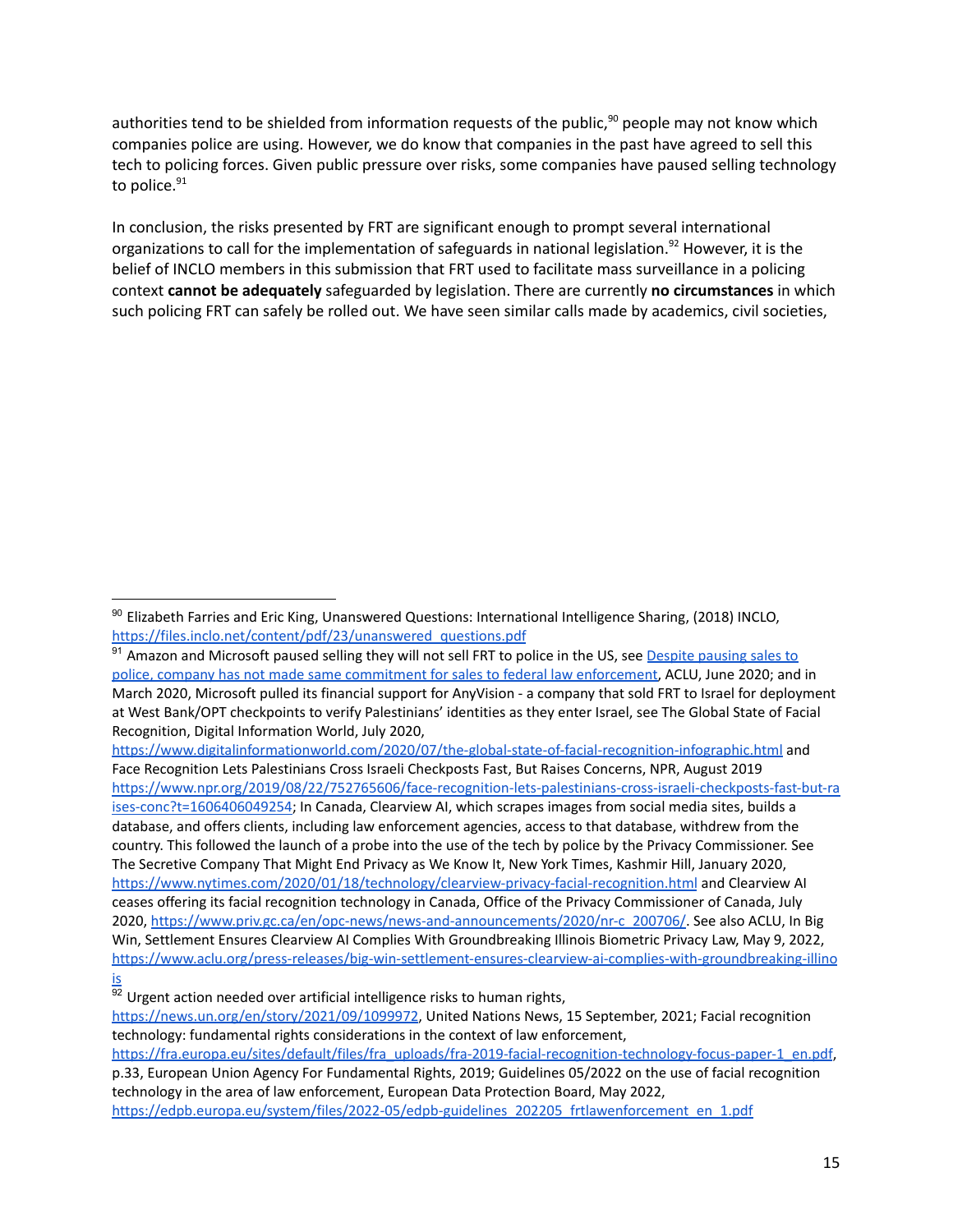politicians and stakeholders around the world.<sup>93</sup> It is important for policing authorities and governments to recognize the dangers of this intrusive tech such that a full moratorium against its use is installed.

# **(iii) Use of encryption**

While recognising that encryption plays an important role in protecting privacy and related rights, and against states' trends of mandating backdoors without evidence this increases national security, nine INCLO members submitted a third-party intervention to European Court of Human Rights on Russia's ban of Telegram over the app's refusal to hand over encryption keys.<sup>94</sup>

# **Encryption plays an important role in protecting privacy**

Encryption is important to ensure the enjoyment of the rights to privacy and expression. <sup>95</sup> The privacy afforded by encryption provides advantages to populations who are discriminated against or face 'reprisals or unwanted attention' by providing them with safe forums to congregate, organize, mobilize, build communities.<sup>96</sup> This includes, among others, women, investigative journalists, lawyers, human rights defenders, activists, and civil society organizations. It allows people to seek, receive, and impart

<sup>&</sup>lt;sup>93</sup> In Moscow, protesters lodged a complaint with the European Court of Human Rights, over Russia's use of FRT at protests, see Milov filed a lawsuit against the Moscow authorities and the Central Internal Affairs Directorate over face recognition technology, Kommersant, January 2020, <https://www.kommersant.ru/doc/4227471>; in Israel, refusals by the Israel Police and Israel Defence Forces to reveal the use of FRT in both Israel and West Bank/Occupied Palestinian Territories has been met with resistance from ACRI, see Police and Military Use of Facial Recognition Technology, ACRI, September 2020, https://www.english.acri.org.il/post/ 244; 200 civil society organiation, academics, technologist, experts and activists have signed petitions seeking a full ban, see 07 June 2021 Open letter calling for a global ban on biometric recognition technologies that enable mass and discriminatory surveillance,

<https://www.accessnow.org/cms/assets/uploads/2021/06/BanBS-Statement-English.pdf>; The European Parliament called for a ban on facial recognition through a non-binding resolution and also asked for an AI-based predictive policing ban - see European Parliament calls for a ban on facial recognition, Non-binding resolution also asks for AI-based predictive policing ban 6 October 2021, PoliticoPro,

<https://www.politico.eu/article/european-parliament-ban-facial-recognition-brussels/>; Multiple cities have put in an outright ban against police using FRT in locations, such as San Francisco, Berkeley and Oakland in California, as well as Cambridge, Springfield, and Somerville in Massachusetts. See In Focus Facial Recognition Technologies and Rights Harms from Around the World, January 2021, INCLO,

<https://files.inclo.net/content/pdf/19/in-focus-facial-recognition-tech-stories.pdf> at p10.

<sup>94</sup> Submitted by ICCL, CCLA, CELS, Dejusticia, HCLU, KHRC, KontraS, LRC, Liberty. Application no. 13232/18 TELEGRAM MESSENGER LLP and TELEGRAM MESSENGER INC. against Russia, 21 January 2021, [https://files.inclo.net/content/pdf/71/Telegram\\_v\\_Russia\\_-\\_ICCL\\_\\_\\_Others\\_TPI\\_-\\_Written\\_Submissions\\_\\_FINAL\\_-c](https://files.inclo.net/content/pdf/71/Telegram_v_Russia_-_ICCL___Others_TPI_-_Written_Submissions__FINAL_-combined__3_.pdf)

[ombined\\_\\_3\\_.pdf](https://files.inclo.net/content/pdf/71/Telegram_v_Russia_-_ICCL___Others_TPI_-_Written_Submissions__FINAL_-combined__3_.pdf)

 $95$  The right to privacy in the digital age: resolution adopted by UN General Assembly (75th session 2020-2021) [A/RES/75/176,](https://digitallibrary.un.org/record/3896430?ln=en) par.9; See Office of the High Commissioner for Human Rights, The Right to Privacy in the Digital Age, 30 June 2014 ([A/HRC/27/37\)](https://www.ohchr.org/EN/HRBodies/HRC/RegularSessions/Session27/Documents/A.HRC.27.37_en.pdf); UN General Assembly Resolution 68/167, 18 December 2013 (available at [A/RES/68/167\)](https://www.ohchr.org/EN/Issues/DigitalAge/Pages/DigitalAgeIndex.aspx); Report of the Special Rapporteur, 10 August 2011 [\(A/66/290\)](https://www.ohchr.org/Documents/Issues/Opinion/A.66.290.pdf); and Report of the Special Rapporteur, 17 April 2013 ([A/HRC/23/40](https://www.ohchr.org/Documents/HRBodies/HRCouncil/RegularSession/Session23/A.HRC.23.40_EN.pdf))

<sup>&</sup>lt;sup>96</sup> Noman, Helmi, Arab Religious Skeptics Online: Anonymity, Autonomy, and Discourse in a Hostile Environment, Berkman Center Research Publication No. 2015-2, 4 February 2015, <https://ssrn.com/abstract=2560491> or [http://dx.doi.org/10.2139/ssrn.2560491](https://ssrn.com/abstract=2560491)</u>. Also the Egyptian LGBTQ community increasingly relies on encrypted communications such as Signal,

[https://www.alaraby.co.uk/english/indepth/2017/11/27/egypts-morality-police-get-on-grindr.](https://www.alaraby.co.uk/english/indepth/2017/11/27/egypts-morality-police-get-on-grindr)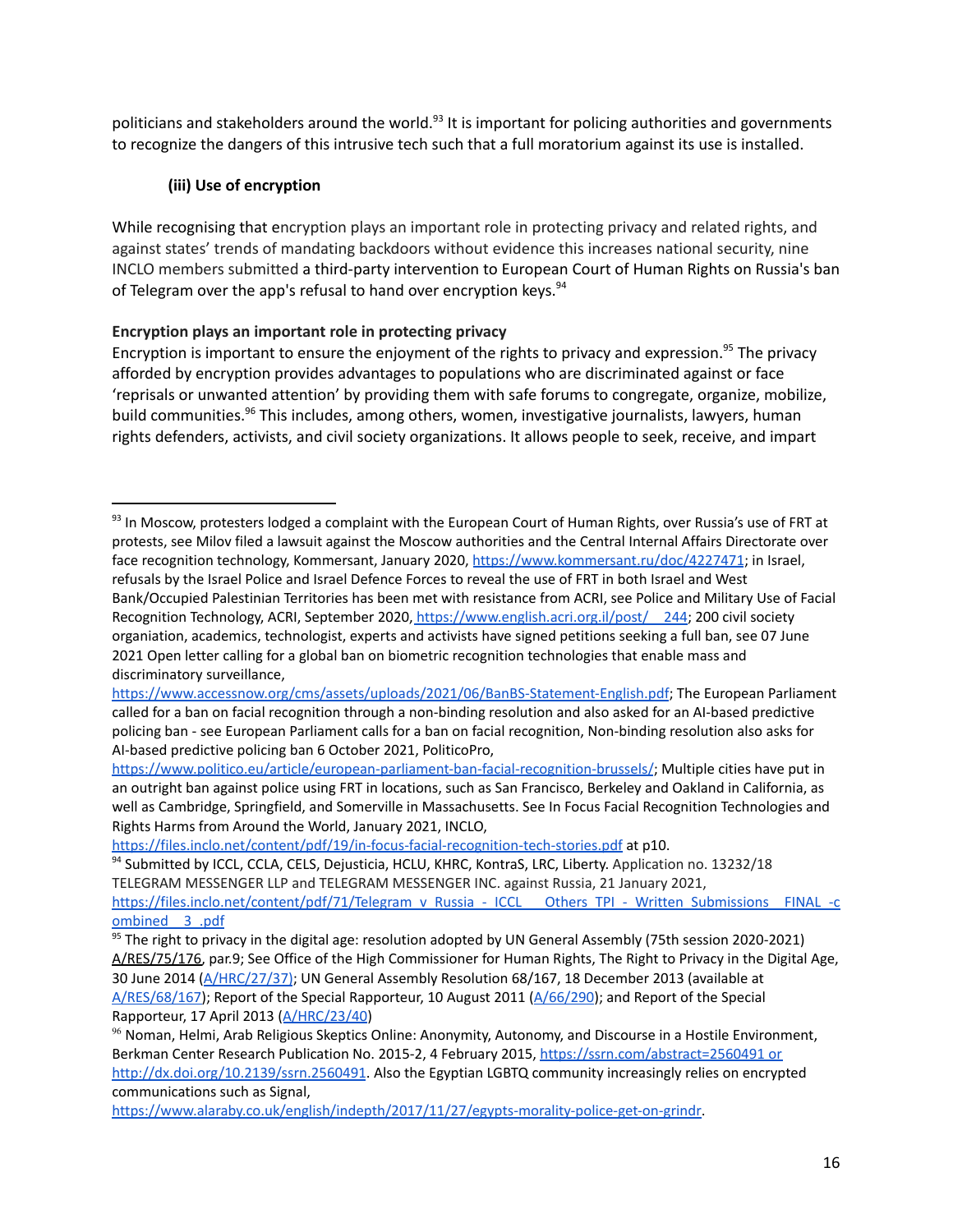information — and promote 'the free flow of ideas and information' — without the risk of repercussions, disclosure, surveillance, or other improper conduct.<sup>97</sup>

## **Efforts to interfere with encryption are emerging as state trends**

Despite its protective measures, unnecessary and disproportionate measures to undermine encryption have increased globally, threatening people's freedom of expression and security.<sup>98</sup> States have not provided evidence that such vulnerabilities were the least intrusive means of protecting national security, given the other tools at their disposal.<sup>99</sup> Experts say states must stop interfering with encryption unless they comply with international human rights law and adopt laws that protect encryption.<sup>100</sup>

**Encryption 'backdoors' are irreconcilable with the principles of necessity and proportionality**

Interferences with encryption tend to be presented as 'backdoors'. But even if deployed for legitimate purposes, they threaten the privacy necessary for exercising freedom of expression;<sup>101</sup> invariably affecting and undermining the security of all online users.<sup>102</sup> Weakening encryption for one, weakens it for all, and the collateral impact of a measure on persons not party to an application is relevant to the necessity and proportionality assessment, particularly if there are less intrusive measures available such as judicially authorized decryption of a device and judicial orders for the provision of a password.<sup>103</sup>

**Lack of data available to understand the need for decryption based on the grounds of national security** Empirical data outlining the number of investigations and prosecutions that have been thwarted by encryption, and the rate of change of the same, is lacking.<sup>104</sup> In 2019, Europe, Europol and Eurojust reported that official statistics on how much digital evidence is seized in criminal investigations, or on the number of investigations that require decryption of data, are not available.<sup>105</sup> Follow-up reports in

<sup>&</sup>lt;sup>97</sup> Report of the Special Rapporteur on the promotion and protection of the right to freedom of opinion and expression, David Kaye, to the Human Rights Council, May, 2015, [A/HRC/29/32](https://ap.ohchr.org/documents/dpage_e.aspx?si=A/HRC/29/32) par. 6; *Delfi AS v Estonia* [2015] EMLR 26 at [147] and [149]

<sup>98</sup> Kaye, Ibid. Also in 2018, Kaye reported that the challenges faced by users had 'increased substantially' since 2015, highlighting how Pakistan had passed laws cracking down on the use of encryption; Iran banned encryption. See Research Paper 1/2018, June 2018, Encryption and Anonymity follow-up report, Mandate of the Special Rapporteur on the promotion and protection of the right to freedom of opinion and expression, par 2: <https://www.ohchr.org/Documents/Issues/Opinion/EncryptionAnonymityFollowUpReport.pdf> . Turkey arrested thousands of citizens for the alleged use of an encrypted messaging app, see Human Rights Council, U.N. Doc. April 2017. [A/HRC/RES/34/7](https://ap.ohchr.org/documents/dpage_e.aspx?si=A/HRC/RES/34/7) par. 15. There is 'mounting' state pressure on companies to install encryption 'backdoors'. Ibid, par. 13; For a more detailed discussion about how backdoors undermine the security of all online users see PACE, [Committee](https://assembly.coe.int/nw/xml/XRef/Xref-XML2HTML-en.asp?fileid=21583&lang=en) on Legal Affairs and Human Rights, Report

 $99$  Reference to traditional policing and intelligence and transnational cooperation, also wiretapping, geo-location and tracking, data-mining, traditional physical surveillance. Report of the Special Rapporteur on the promotion and protection of the right to freedom of opinion and expression David Kaye to the Human Rights Council, March 2017. [A/HRC/35/22,](https://documents-dds-ny.un.org/doc/UNDOC/GEN/G17/077/46/PDF/G1707746.pdf?OpenElement) par. 21

<sup>&</sup>lt;sup>100</sup> Human Rights Council, U.N. Doc. April 2017. **[A/HRC/RES/34/7](https://ap.ohchr.org/documents/dpage_e.aspx?si=A/HRC/RES/34/7)** par. 9

 $101$  Ibid, par. 43

 $102$  Ibid, par. 42

<sup>103</sup> See *Voskuil v Netherlands* [2008] EMLR 14 at [65] and [71]

<sup>&</sup>lt;sup>104</sup> Lewis, James; Zheng, Denise; Carter, William A. The Effect of Encryption on Lawful Access to Communications and Data. Center for Strategic and International Studies, February 2017,

<https://www.csis.org/analysis/effect-encryption-lawful-access-communications-and-data> p30

 $105$  Europol and Eurojust. First report of the observatory function on encryption, January 2019,

[https://www.eurojust.europa.eu/sites/default/files/Publications/Reports/2019-01\\_Joint-EP-EJ-Report\\_Observatory](https://www.eurojust.europa.eu/sites/default/files/Publications/Reports/2019-01_Joint-EP-EJ-Report_Observatory-Function-on-Encryption_EN.pdf) [-Function-on-Encryption\\_EN.pdf](https://www.eurojust.europa.eu/sites/default/files/Publications/Reports/2019-01_Joint-EP-EJ-Report_Observatory-Function-on-Encryption_EN.pdf)